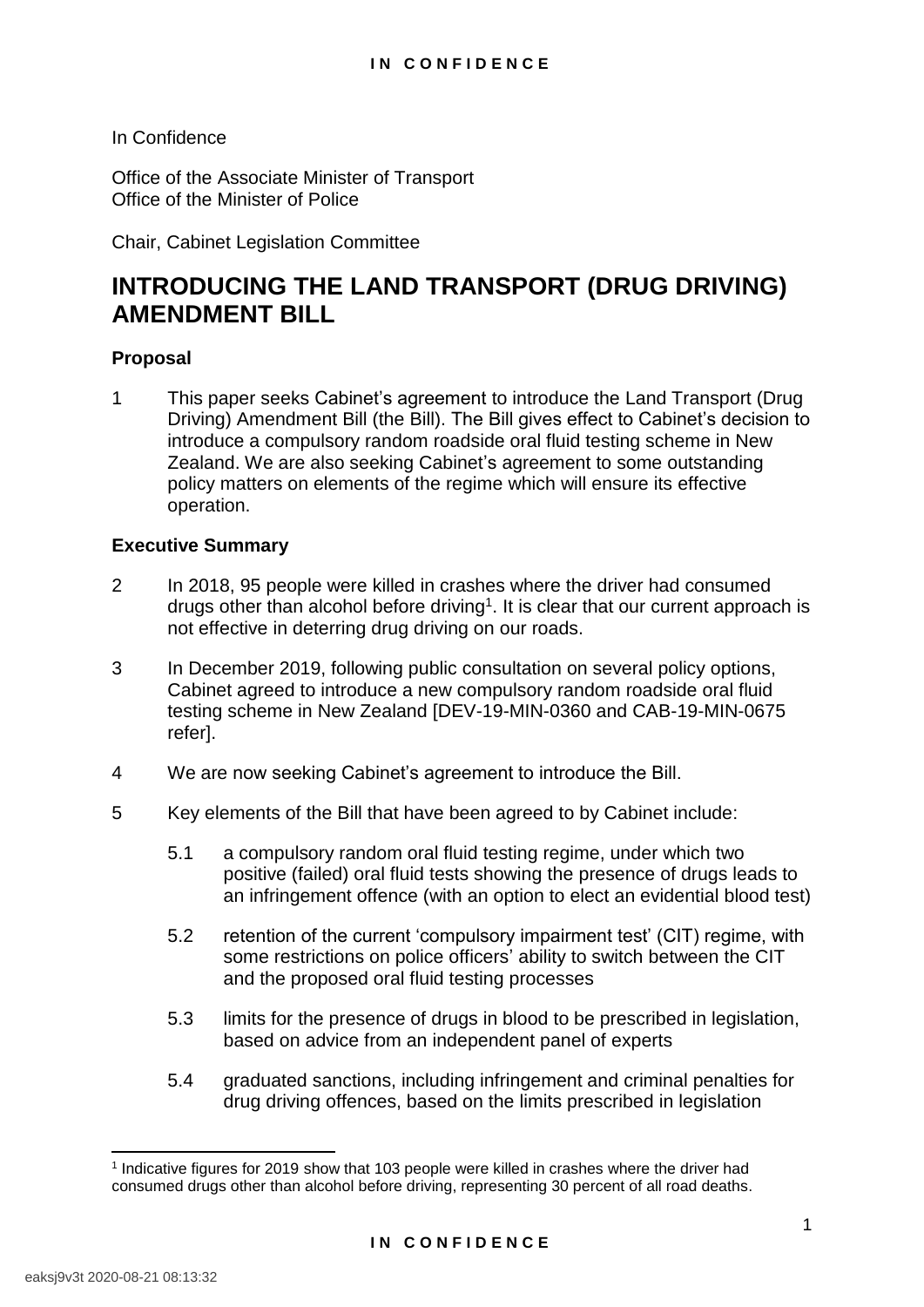- 5.5 a medical defence for drivers who have consumed drugs in accordance with a prescription
- 5.6 a harm minimisation approach to drug driving, providing both 'opt-in' and compulsory health referrals.
- 6 Some outstanding policy matters require further Cabinet decisions either because we indicated previously to Cabinet that these issues would be brought back to LEG, because the proposal in the Bill amends a previous Cabinet decision or because no previous Cabinet decision was made on the issue. These include:
	- 6.1 the approach to combination offences for driving with multiple qualifying drugs, or alcohol and drug(s)
	- 6.2 the approach to offences for drugs without criminal limits
	- 6.3 enabling criminal limits to be added to the Bill or amended following enactment
	- 6.4 the approach to charging for the cost of evidential blood tests
	- 6.5 Under active consideration
- 7 Cabinet also authorised us to make decisions in relation to any minor, technical, procedural, transitional or consequential matters arising during drafting. These have been incorporated in the Bill.
- 8 A diagram of the proposed drug driving regime is set out in *Appendix 1.*

# **Background**

*Cabinet has agreed to introduce compulsory roadside oral fluid testing* 

- 9 In recognition of the increased road safety risk from drug-impaired driving, Cabinet agreed in December 2019 to introduce a new compulsory random roadside oral fluid testing scheme in New Zealand under which a police officer can stop any driver of a motor vehicle and administer an oral fluid test without cause to suspect a driver has consumed drugs, consistent with the approach to drink driving enforcement [DEV-19-MIN-0360].
- 10 Cabinet agreed that this oral fluid testing regime will complement the current  $CIT<sup>2</sup>$  approach to drug driving.

 $2$  The CIT is a behavioural test of impairment, undertaken by a specially trained police officer. It comprises eye, walk and turn, and one-leg-stand assessments. A driver who fails a CIT is required to undertake an evidential blood test.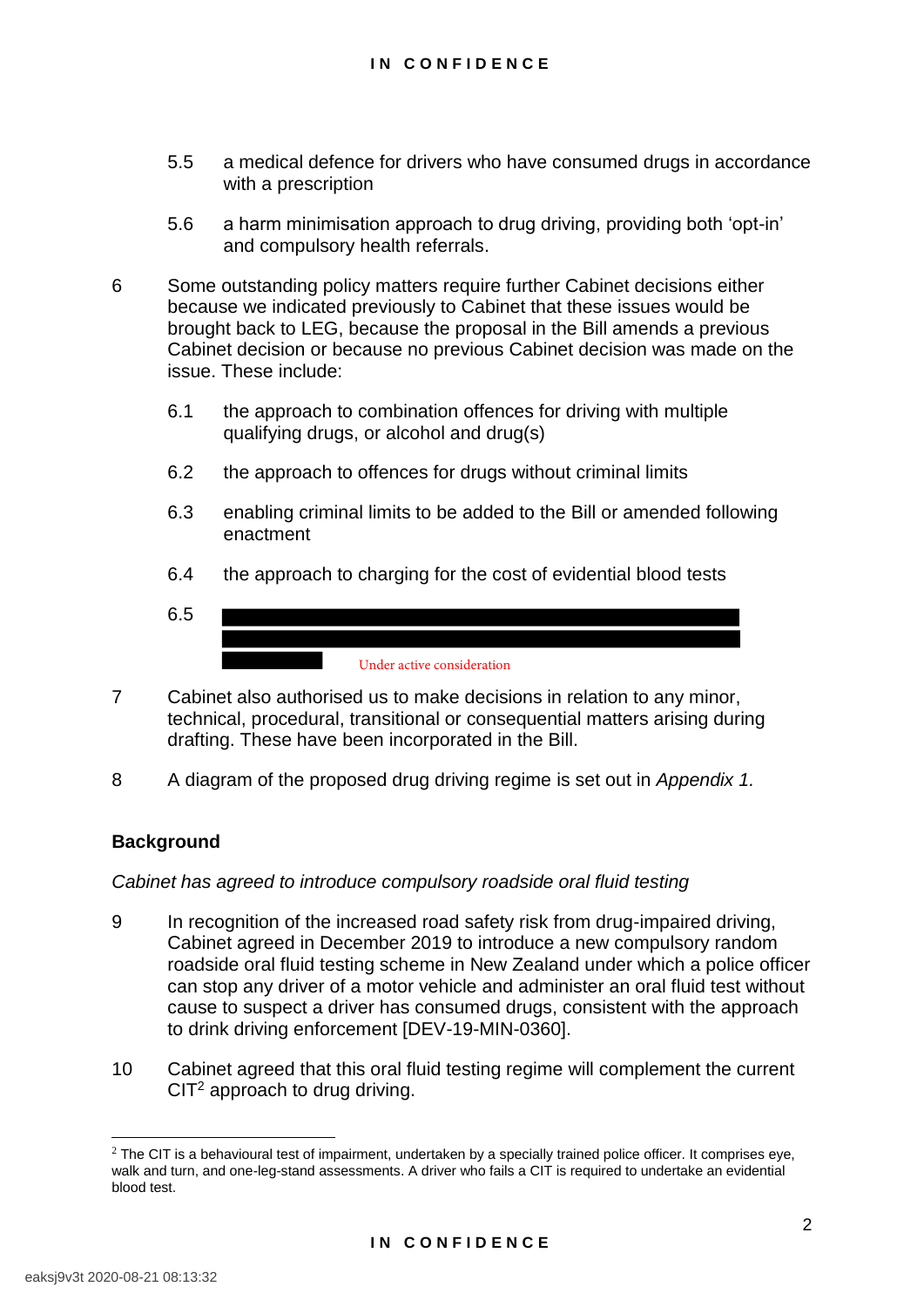- 11 In developing the Bill that would give effect to the new scheme, Cabinet also:
	- 11.1 noted that the Associate Minister of Transport would consider developing higher combination offences for drivers who drive with multiple drugs (or drugs and alcohol) in their system, in consultation with the Minister of Police
	- 11.2 authorised us to make decisions in relation to any minor, technical, procedural, transitional or consequential matters arising during drafting.

# **We are now seeking Cabinet's agreement to introduce the Bill**

- 12 Most of the elements in the Bill have already been agreed to by Cabinet. These include:
	- 12.1 a presence-based random oral fluid testing regime, comprised of:
		- 12.1.1 an infringement offence for two positive (failed) oral fluid tests for the presence of drugs
		- 12.1.2 an option to elect an evidential blood test after two failed oral fluid tests
	- 12.2 retention of the CIT, with:
		- 12.2.1 'good cause to suspect ' a driver has consumed drugs as the testing threshold
		- 12.2.2 a failed CIT plus a blood test for evidential purposes
		- 12.2.3 some restrictions on switching between the CIT and oral fluid testing pathways
	- 12.3 limits to be specified in legislation for a criminal penalty threshold for illicit, recreational and prescription drugs in blood that are equivalent to a blood alcohol concentration (BAC) of 80mg/100ml
	- 12.4 graduated sanctions for drug-driving offences:
		- 12.4.1 infringement penalty for failing two oral fluid tests (no blood analysis)
		- 12.4.2 infringement penalty for drug levels in blood below an equivalent BAC of 80mg/100ml
		- 12.4.3 criminal penalty for drug levels in blood equal to or above an equivalent BAC of 80mg/100ml
	- 12.5 a medical defence for drivers who drive in accordance with their prescriptions (provided a blood test is undertaken)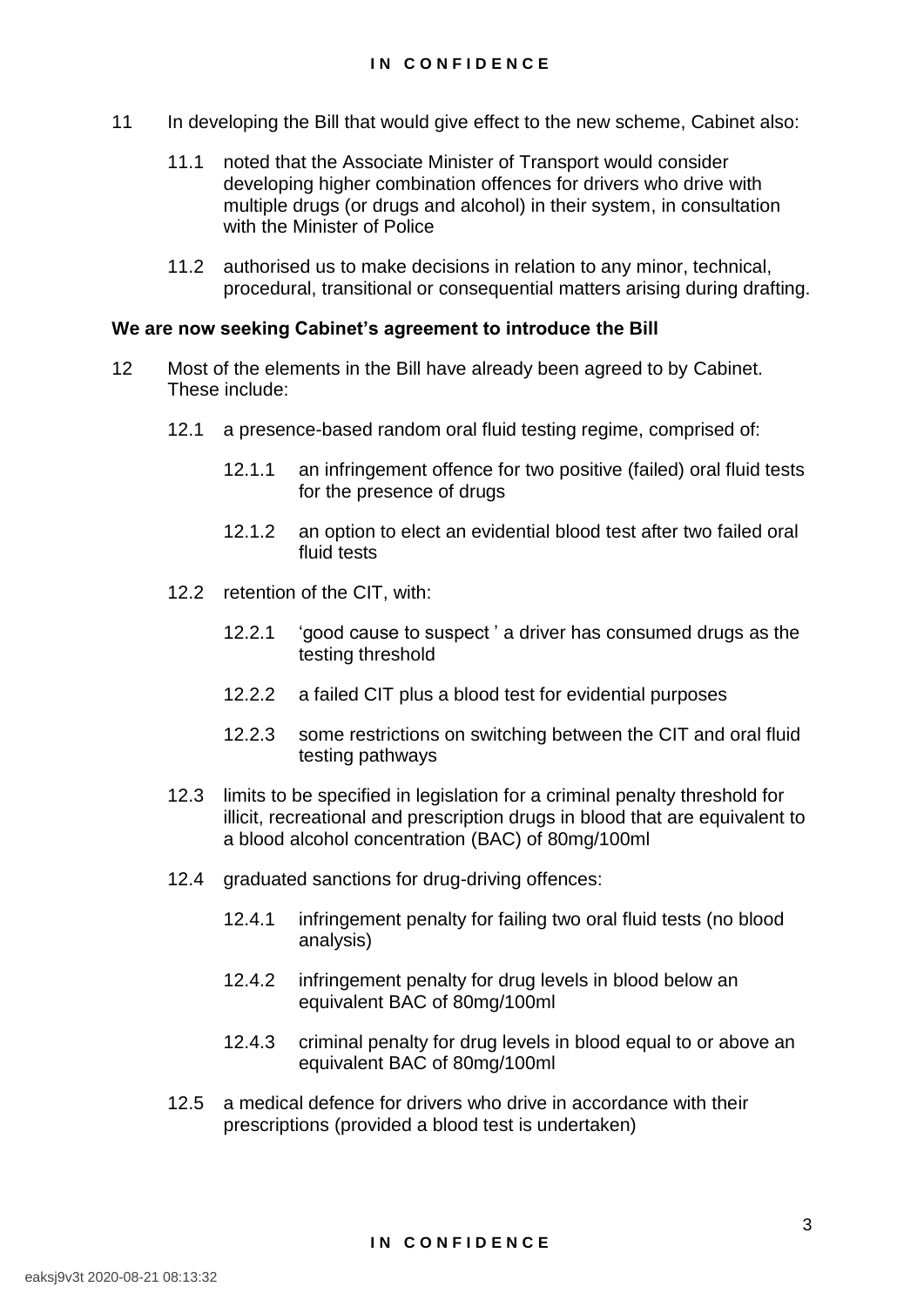- 12.6 a harm minimisation approach to drug driving, including compulsory health referrals for recidivist drug drivers at sentencing
- 12.7 An independent expert medical science panel to provide advice to Government about:
	- 12.7.1 the low-level tolerance thresholds to be applied to the detection of drugs in blood
	- 12.7.2 legal limits for drugs in blood, equivalent to BAC levels of 80mg/100ml
	- 12.7.3 the detection 'cut-off' thresholds to be applied to oral fluid testing devices.
- 13 The following elements were agreed by Cabinet, and although not in the Bill, will be a part of the new drug-driving regime.
	- 13.1 Low-level tolerance thresholds to be applied to the detection of drugs in blood, to avoid penalising drivers who have accidental or passive exposure to drugs, low residual levels of a drug in their blood due to previous (but not recent) use and standard prescription doses of some medicines. The thresholds will not explicitly be expressed in the legislation, which is consistent with the detection thresholds applied to the drink driving regime.
	- 13.2 Information about drug-related health services to be provided with infringement notices. This information will be provided in addition to the infringement notice, and therefore does not need to be specified in legislation.

# **Further policy matters requiring Cabinet agreement**

- 14 Some outstanding policy matters require further Cabinet decisions, either because we indicated previously to Cabinet that these issues would be brought back to LEG, because the proposal in the Bill amends a previous Cabinet decision or because no previous Cabinet decision was made on the issue. These include:
	- 14.1 the approach to combination offences for driving with multiple qualifying drugs, or alcohol and drug(s)
	- 14.2 the approach to offences for drugs without criminal limits
	- 14.3 enabling criminal limits to be added to the Bill or amended following enactment
	- 14.4 the approach to charging for the cost of evidential blood tests
	- 14.5

Under active consideration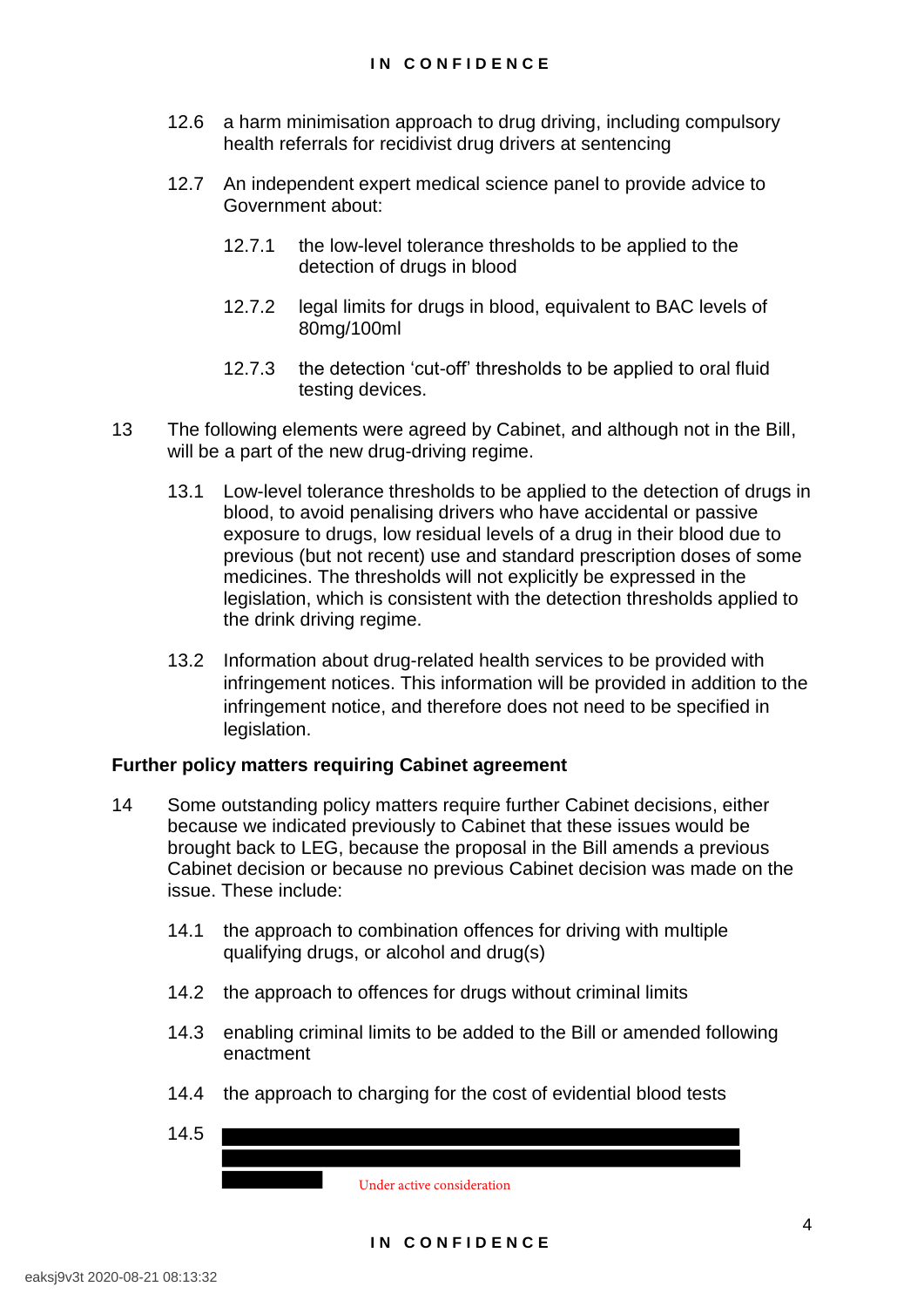#### **I N C O N F I D E N C E**

# *Combination offences for driving with multiple qualifying drugs (including alcohol)*

- 15 As noted above, we indicated to Cabinet that we would consider developing higher combination offences for drivers who drive with multiple drugs (or drugs and alcohol) in their system. In 2017 and 2018, over 30 percent of deceased drivers and drivers that failed a CIT in New Zealand were found with a combination of drugs or drugs and alcohol in their system. $3$
- 16 A number of case-control studies indicate that consuming drugs and alcohol or more than one drug, significantly increases a driver's risk of crashing or being seriously injured. These studies have shown that the combined use of alcohol and drugs increases the risk of being seriously injured or killed in a crash more than any one substance in isolation, except for alcohol at high levels. This is also the case for combining substances other than alcohol, however the associated risk levels are lower when alcohol has not also been consumed. We are seeking Cabinet agreement to the establishment of an infringement combination offence and a criminal combination offence, which would apply in different scenarios.

*(1) Infringement combination offence* 

- 17 We propose that an infringement penalty for a combination offence be issued at the roadside when:
	- 17.1 two failed oral fluid tests identify the presence of more than one qualifying drugs, or
	- 17.2 two failed oral fluid tests identify the presence of one qualifying drug, and the driver also has any amount of alcohol under the criminal limit in their system (as ascertained by an evidential breath test).
- 18 An infringement combination offence will also be issued whenever an evidential blood test identifies multiple drugs at the infringement level, or one or more qualifying drug(s) at the infringement level, in combination with any presence of alcohol.
- 19 We propose that the infringement combination penalty will be set higher than the single drug infringement penalty previously agreed by Cabinet. We propose that the infringement combination penalty be set at a fee of \$400 (double the single-drug fee) and 75 demerit points (50 percent higher). We also propose doubling the associated fine.<sup>4</sup>

|            | Single drug infringement   Combination infringement<br>penalty | penalty                  |
|------------|----------------------------------------------------------------|--------------------------|
| Fee / fine | \$200 fee or \$500 fine                                        | \$400 fee or \$1000 fine |

 $3$  The most common combination of drugs observed in 2019 samples for deceased and hospitalised drivers was cannabis and methamphetamine (this combination was seen in close to 70 percent of the samples that showed the presence of more than one drug).

<sup>4</sup> When a driver is issued an infringement notice the monetary penalty recorded on it is called an infringement fee. If the infringement fee is not paid in full by the due date it is referred to the Ministry of Justice for enforcement, when it becomes a 'fine'. The infringement fine is generally set at two to three times the infringement fee level.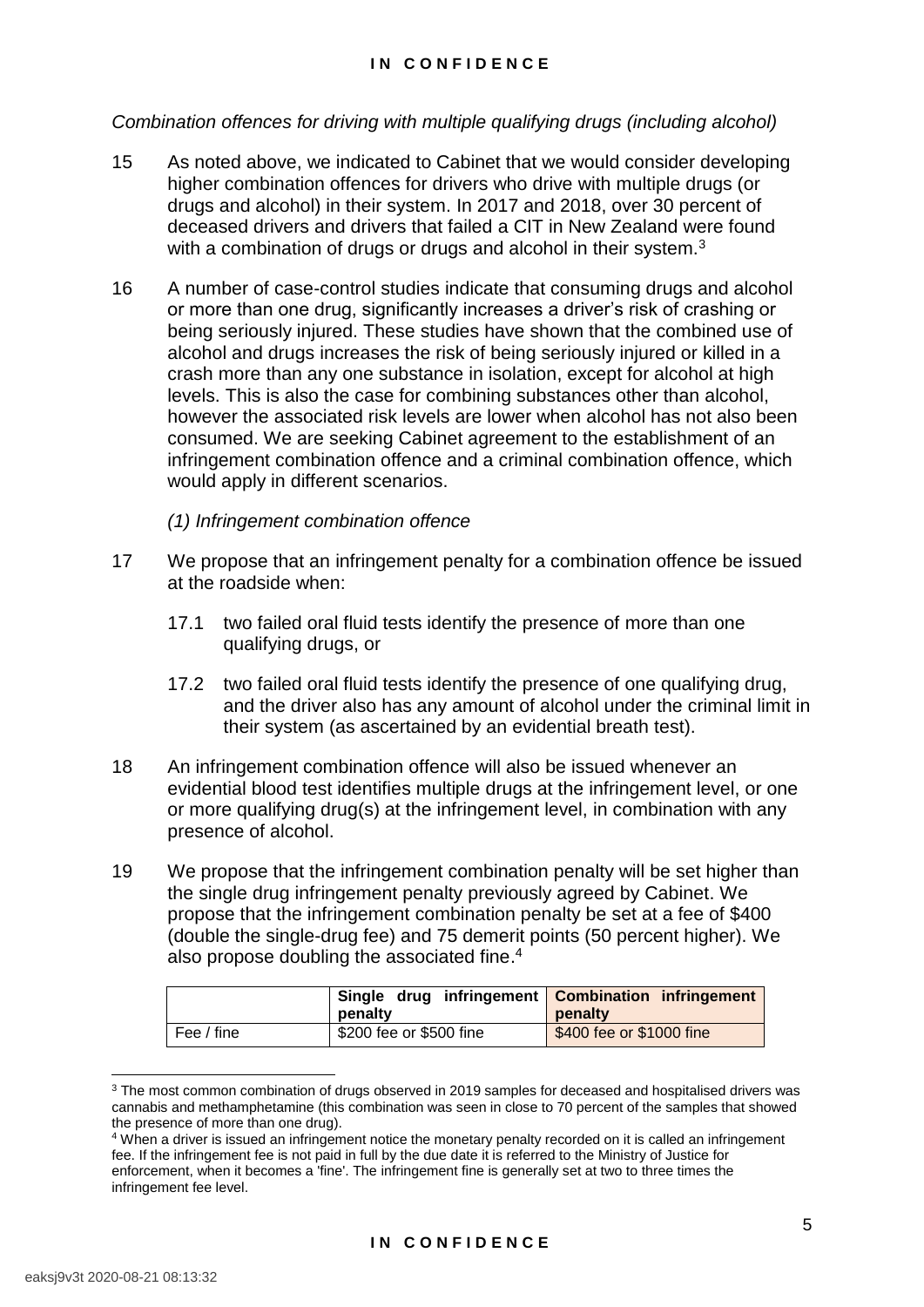| Demerit points <sup>5</sup> | 50 demerits              | 75 demerits |
|-----------------------------|--------------------------|-------------|
| Mandatory<br>prohibition    | driving $\vert$ 12 hours | 12 hours    |

#### *(2) Criminal combination offence*

20 We propose that the new criminal combination offence would apply to all drivers where there is at least one qualifying drug (or alcohol) above the criminal limit identified by blood test. Only blood specimens can be used to establish a criminal combination offence.<sup>6</sup>



21 We propose that the penalty associated with the criminal combination offence be set at a level between the penalty for a single drug criminal offence and the penalty for a third and subsequent offence<sup>7</sup>.

| Type of<br><b>Penalty</b>                | Single drug criminal<br>offence (agreed by<br>Cabinet) | <b>Proposed</b><br>combination<br>criminal offence | Third and subsequent<br>offence (aligned with<br>existing penalty) |
|------------------------------------------|--------------------------------------------------------|----------------------------------------------------|--------------------------------------------------------------------|
| Prison time or<br>fine                   | Up to three months or<br>a fine of up to \$4,500       | Up to six months or<br>a fine up to \$4,500        | Up to two years or a fine<br>not exceeding \$6,000                 |
| Mandatory<br>licence<br>disqualification | Six months or more                                     | Nine months or<br>more                             | One year or more                                                   |

22 Cabinet previously agreed that drivers who have taken drugs in accordance with their prescriptions and are eligible for a medical defence will not be subject to penalties for combined drug and/or alcohol use. However, they will remain liable for the substantive drink driving offences or drug driving offences.

*(3) Ability to switch to the CIT process if combination of drugs (or drugs and alcohol) are detected through breath/oral fluid tests* 

<sup>&</sup>lt;sup>5</sup> If a person accumulates 100 or more demerit points in any two-year period, their drivers licence must be suspended for three months.

<sup>&</sup>lt;sup>6</sup> Under the new drug driving regime, a blood specimen may be required from a driver following a failed CIT, from a hospitalised driver, or from a driver that is involved in an accident which injures another person and who produces two positive oral fluid tests. A driver may also elect a blood test following two positive oral fluid tests.

<sup>&</sup>lt;sup>7</sup> Cabinet previously agreed there will be additional penalties for third and subsequent convictions for drug driving designed to target repeat offenders in the same way that the Land Transport Act 1998 currently imposes heavier penalties for repeated impaired driving offences (alcohol or otherwise).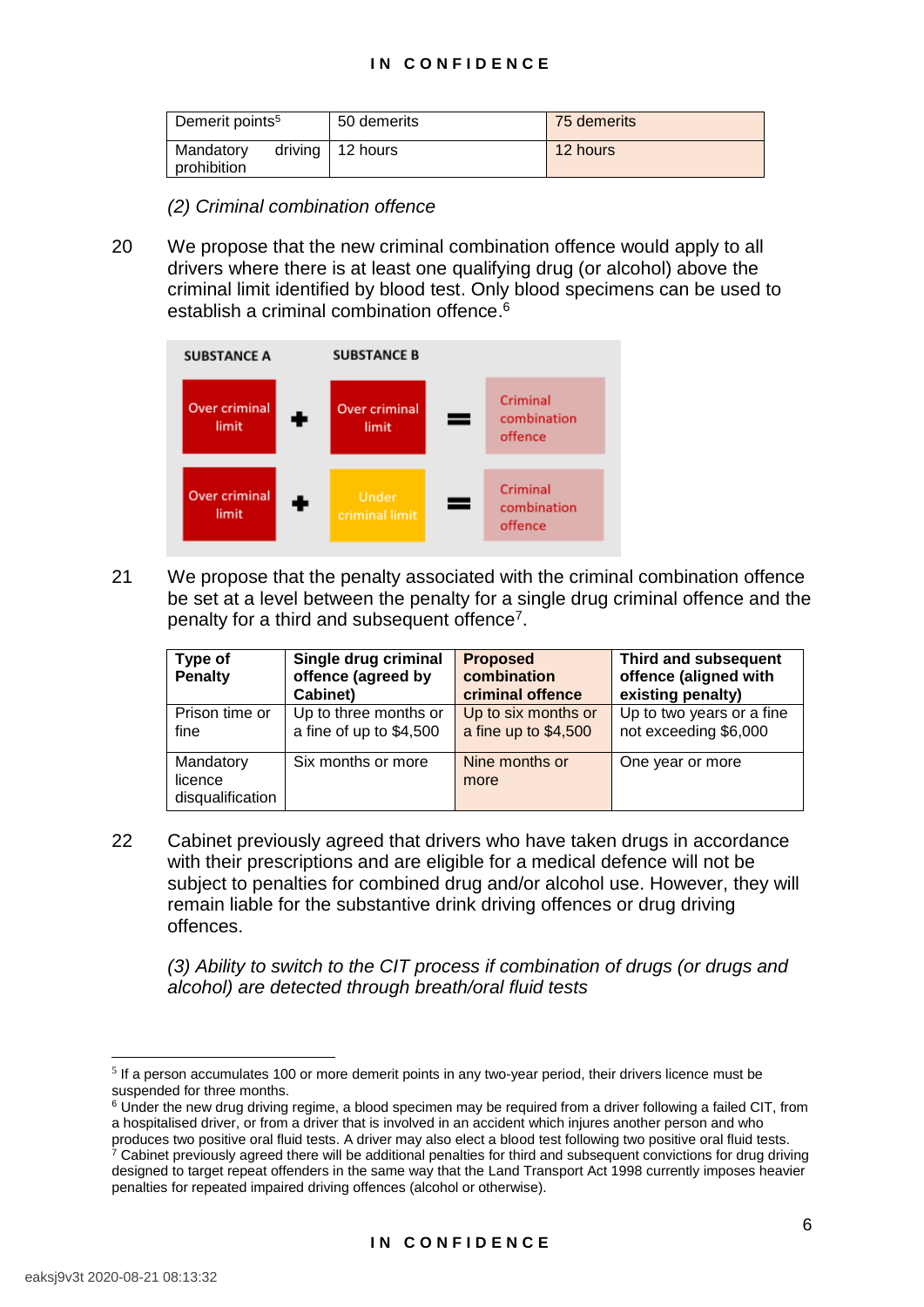- 23 Cabinet agreed that police officers will be able to switch from the oral fluid testing process to the CIT process if:
	- 23.1 a driver has passed the first oral fluid test, but the police officer has good cause to suspect the driver has consumed drugs that the device may not be able to test for
	- 23.2 a driver has failed the first oral fluid test and passed the second oral fluid test, but the officer has good cause to suspect a driver has consumed drugs.
- 24 Cabinet also agreed that a police officer could require a driver whose oral fluid tests show the presence of a combination of drugs and/or alcohol to undertake an evidential blood test. We propose to reverse this decision, and have not included this power in the Bill.
- 25 Requiring every driver that has the presence of more than one substance at the roadside to undertake an evidential blood test will mean significantly more drivers undergoing blood tests, and more drivers becoming liable for criminal offences. This will have significant costs on the system both in terms of the blood testing fees and the justice sector impacts.
- 26 Instead we propose giving police officers the discretion to switch to a CIT if the driver fails the first oral fluid test where more than one drug is identified. This creates a pathway to a criminal offence that is predicated on proof of impairment. If the driver were to fail the CIT, they would be required to undergo a blood test and could become liable for a criminal level offence.
- 27 Giving Police officers the discretion to move to a CIT in this situation creates additional discrepancy in the regime in the outcomes for drivers in similar situations. Leaving the decision as to whether or not a driver should be escalated to a CIT may mean these decisions become a source of legal challenge and could raise equity concerns. Police will work to manage the issues that may result from this discretion by issuing operational guidance regarding when a driver should have to undergo a CIT following a failed oral fluid test for more than one drug.

#### *Offences associated with drugs that do not have criminal limits*

- 28 Cabinet agreed that where criminal limits are set for drugs they will be aligned with the impairment level associated with criminal limits for driving under the influence of alcohol.
- 29 Criminal limits will be established for the most prevalent drugs used by New Zealand drivers, subject to the available evidence and advice of the Expert Panel. This will include the drugs that Cabinet noted will be tested for in the oral fluid testing process: THC (the psycho-active ingredient in cannabis), methamphetamine, benzodiazepines (sedatives) MDMA (ecstasy), opiates (e.g. morphine) and cocaine. Within the drug class of benzodiazepines and opiates there are multiple drugs that will be able to be detected.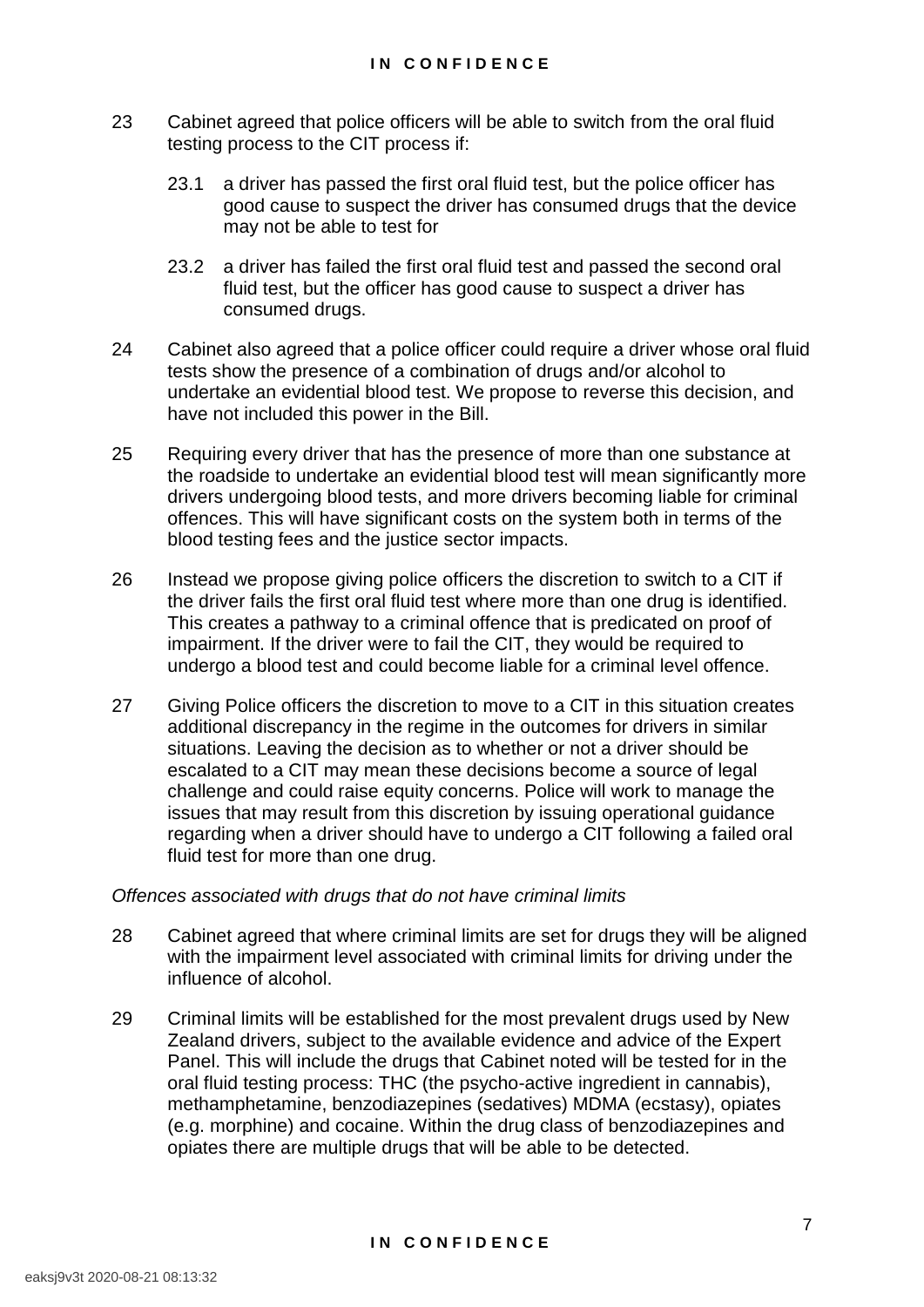- 30 It is not the intention to set criminal limits for all impairing drugs that could potentially be consumed by drivers.<sup>8</sup> There are more than 100 less prevalent impairing drugs available in New Zealand. It may not be possible to set criminal limits for all of these because there is insufficient evidence or research to establish the impairing effects of a drug, or because the drugs are new or quickly evolving (such as designer drugs).
- 31 The Bill proposes to create two separate offence pathways for drivers whose blood tests are positive for substances that do not have criminal limits specified in the legislation.
- 32 Drivers would continue to receive a criminal offence following a failed CIT where the driver's blood sample shows the presence of any qualifying drug without criminal limits set.
- 33 An infringement penalty would apply for the presence of any qualifying drugs that do not have any limits set when impairment has not been established through a CIT. This would apply to:
	- 33.1 drivers who elect a blood test or are required to have a blood test after failing two oral fluid tests $9$
	- 33.2 hospitalised drivers.<sup>10</sup>
- 34 Criminal and criminal combination offences would continue to apply to drivers who have not gone through the CIT process if any qualifying drugs with criminal limits were found in their system.

# *Enabling criminal limits to be added or amended to the Bill following enactment*

- 35 Criminal limits will be added to the Bill by Supplementary Order Paper at the Committee of the Whole House stage. The Supplementary Order Paper will be provided to the Select Committee so it can scrutinise the limits before enactment. The Independent Expert Panel on Drug Driving (Expert Panel) will advise on the setting of these limits.
- 36 The limits are not included in this Bill due to delays in establishing, and therefore receiving advice from, the Expert Panel.
- 37 In order for the Bill as introduced to function without the criminal limits, it includes a power (with appropriate safeguards) that allows for criminal limits to be added and amended through Order in Council after the Bill is enacted.
- 38 Additionally, this provision would enable criminal limits to be altered following enactment without the need for an amendment bill:

<sup>&</sup>lt;sup>8</sup> For example, Norway has only set criminal limits for approximately 20 impairing substances.

 $9$  The only situation where a driver could be required to provide a blood test after failing two oral fluid tests, is where the driver has been involved in an accident which has required the medical treatment or hospitalisation of a person involved in the accident (refer paragraph 51.2).

 $10$  This refers to all drivers who receive medical treatment at either a hospital or medical centre.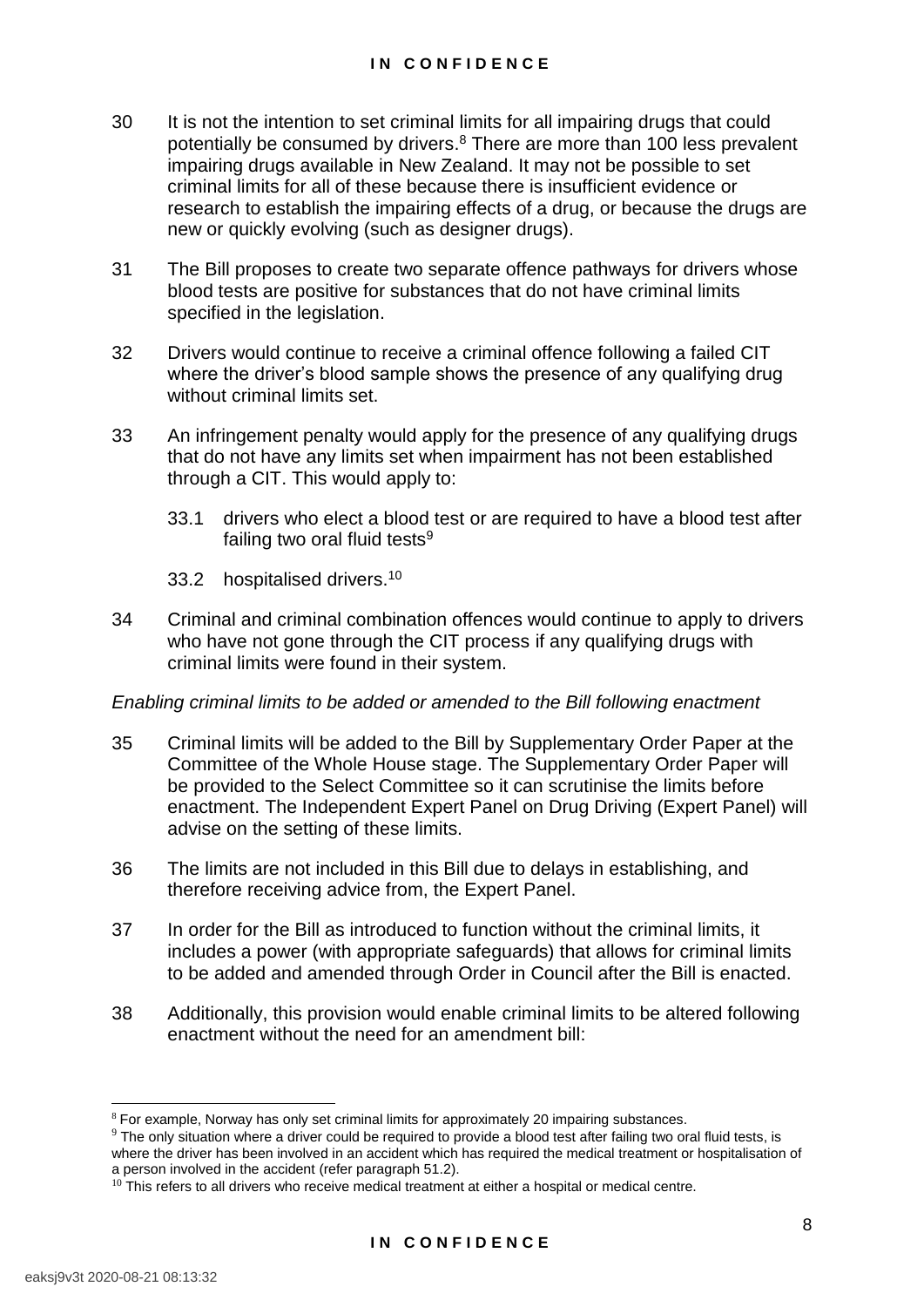- 38.1 in response to the increasing availability or classification (under the Misuse of Drugs Act 1975 (MODA) of new drugs, such as designer drugs)
- 38.2 if new research emerged to suggest a change to the existing limit for established or known drugs was appropriate
- 38.3 to establish criminal limits for those drugs where criminal limits had not previously been established by the Expert Panel at the time that the Bill is being considered.
- 39 We believe this provision is appropriately limited and subject to safeguards, including:
	- 39.1 only allowing a recommendation by the Ministers of Transport and Police to the Governor-General that an Order in Council be made following full Cabinet scrutiny
	- 39.2 requiring the Ministers of Transport and Police to take into account the overriding policy intent when making a recommendation
	- 39.3 requiring the Ministers of Transport and Police to seek independent technical advice from experts and to require their advice to be for the purpose of aligning the thresholds with blood-alcohol limits as far as practicable
	- 39.4 requiring any Order in Council to be approved by a confirmation process before being brought into force.<sup>11</sup>
- 40 We would like Select Committee to review whether the Order in Council provision should remain in the Bill following the addition of the criminal limits via Supplementary Order Paper to provide flexibility to alter criminal limits, or whether the provision should be removed so that the final Bill before enactment properly accords with the principle that legislation defining criminal conduct should be in primary legislation.

#### *Blood test fee for infringement level offenders*

- 41 Cabinet previously agreed that drivers would be required to pay for the cost of a blood test, where one is required or elected, if they are liable for a criminal or infringement level penalty.
- 42 If a driver is found liable for a criminal offence, then the blood test fee will be included in sentencing.
- 43 If a driver is liable for an infringement level offence, then a separate infringement for the cost of the blood test (likely to be \$1000) would need to

<sup>11</sup> A confirmation process is a hybrid form of legislation (through a Confirmation and Validation Bill) where Parliament delegates a regulation-making power to the Executive, but the House of Representatives must then approve the use of that power before a regulation can have effect.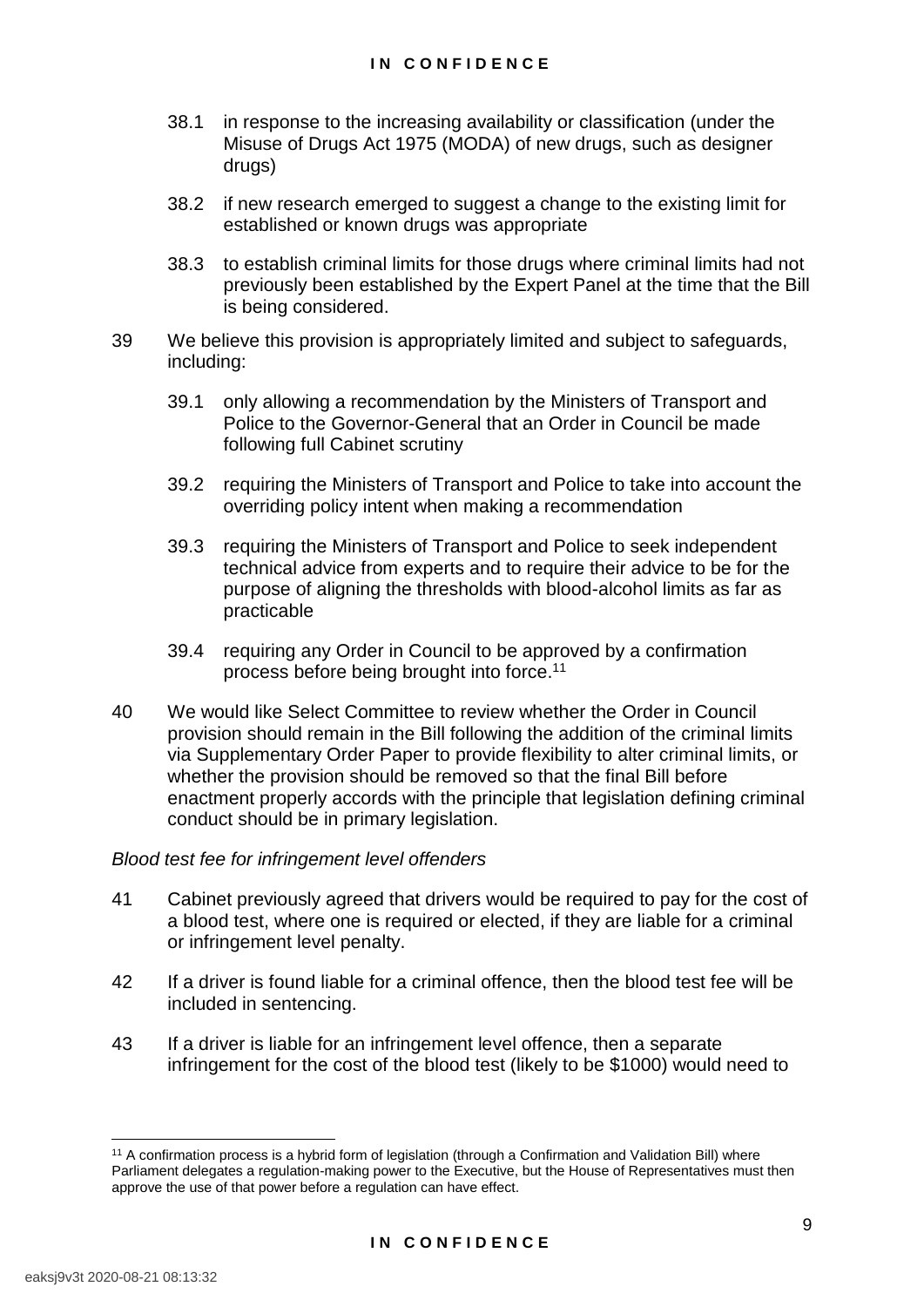be issued to recover the costs of the test. This provision is not included in the Bill.

- 44 The Ministry of Justice has advised that the potential for a driver to be issued with a \$1000 infringement fee could deter individuals from challenging the results of an oral fluid test, which could limit access to justice. It would also create significant equity issues, as people's ability to challenge an infringement notice is significantly affected by their ability to pay.
- 45 However, not charging for the blood test fee for those who receive an infringement level penalty raises fairness issues, where some offenders are required to pay the costs of their blood test, while others are not.
- 46 We therefore propose to ask the Select Committee to consider whether a driver who has committed only an infringement level offence should be liable for the blood test cost, and what an appropriate cost recovery mechanism could be. Under active consideration



50 We propose to direct officials from the Ministries of Transport, Justice, Health and Police to investigate the implications of the proposal and, if appropriate, to identify the appropriate mechanism to facilitate this change. If legislative amendments are required, these will be incorporated via Supplementary Order Paper at the Committee of the Whole House stage.

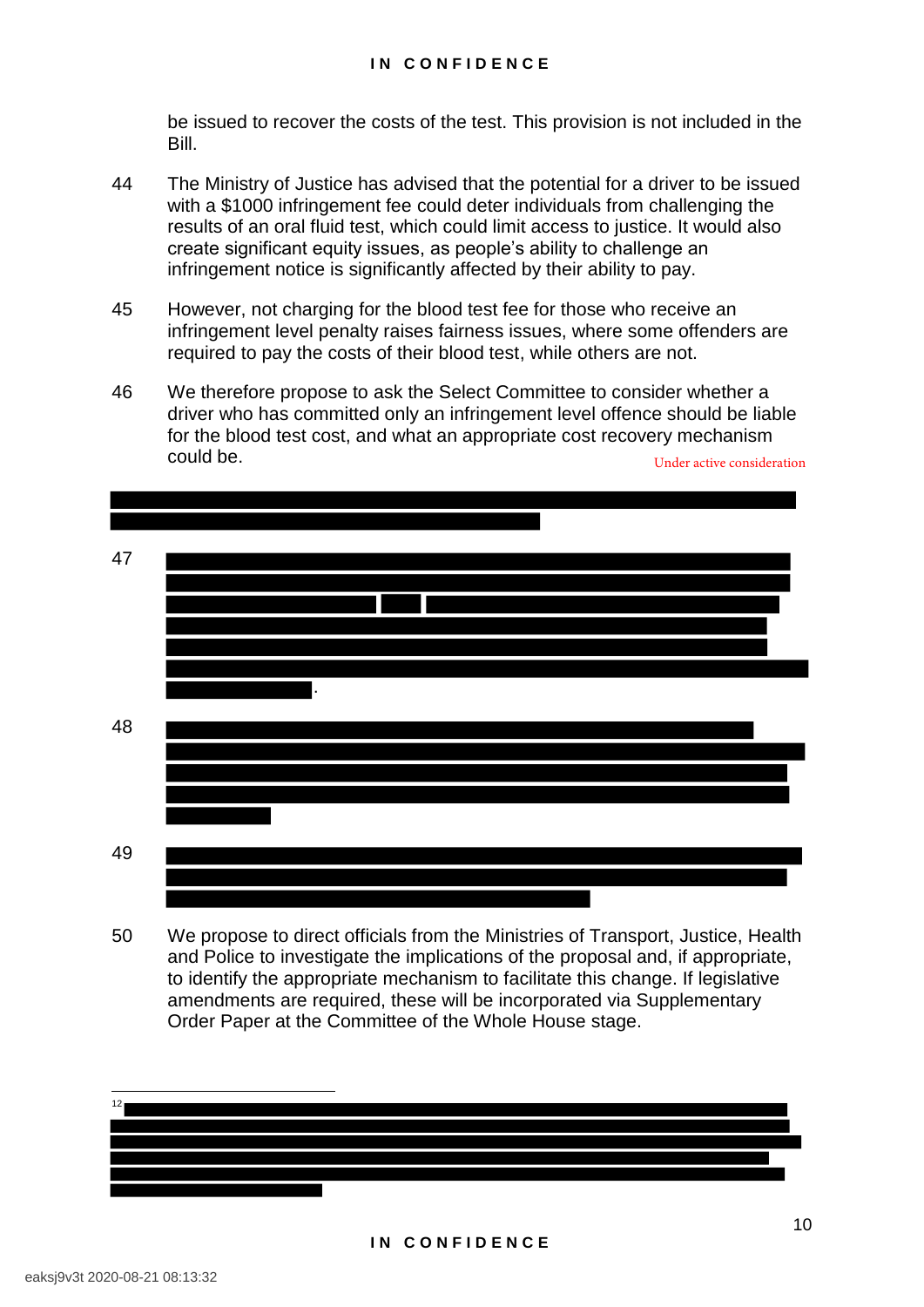# **Detailed components of the regime incorporated into the Bill**

- 51 Cabinet has also authorised us to make decisions in relation to any minor, technical, procedural, transitional or consequential matters arising during drafting. These proposals are reflected in the Bill, and the key matters are noted below. Further information about these proposals can be found in *Appendix 2*.
	- 51.1 the offence and penalty regime for hospitalised drivers would be aligned with the oral fluid testing regime, meaning that blood samples from hospitalised drivers would be tested for all qualifying drugs, not just Class A controlled drugs.
	- 51.2 drivers involved in an accident would be required to take a blood test if:
		- 51.2.1 the accident has required the medical treatment or hospitalisation of at least one person involved in the accident
		- 51.2.2 the driver produces two failed oral fluid test results.
	- 51.3 a new offence would be included in the Land Transport Act 1998 for drivers with a blood-drug level at the infringement level, and who has caused the injury or death of a person
	- 51.4 evidential blood tests could test for any qualifying drug (not just those drugs able to be tested for on the oral fluid tests), consistent with the current CIT approach
	- 51.5 the definition of qualifying drug would be expanded to ensure drugs affecting driving ability are included in the regime (ie now includes Schedule 3 of MODA, except for Part 6).
- 52 There are also a range of clauses in the Bill that reflect minor and technical decisions to enable the regime to function effectively, including extending provisions relating to the existing alcohol regime to the new drug driving regime.

#### **Implementation of oral fluid testing for drugs**

- 53 A regime designed to create a deterrence effect requires a large number of tests. The proposed oral fluid testing regime can deliver a large number of tests cost effectively. Cabinet has agreed that the scheme is phased in over a three-year period, reaching 66,000 oral fluid tests per year. 33,000 oral fluid tests will be conducted in the first year, increasing to 50,000 tests in the second year and 66,000 tests in third and subsequent years.
- 54 The staggered rollout of testing will allow Police to phase in the new testing scheme and make adjustments as necessary. The Police will determine the most efficient and effective method of delivery for targeting drug driving risk, allowing the method to adapt to address new risks as they develop.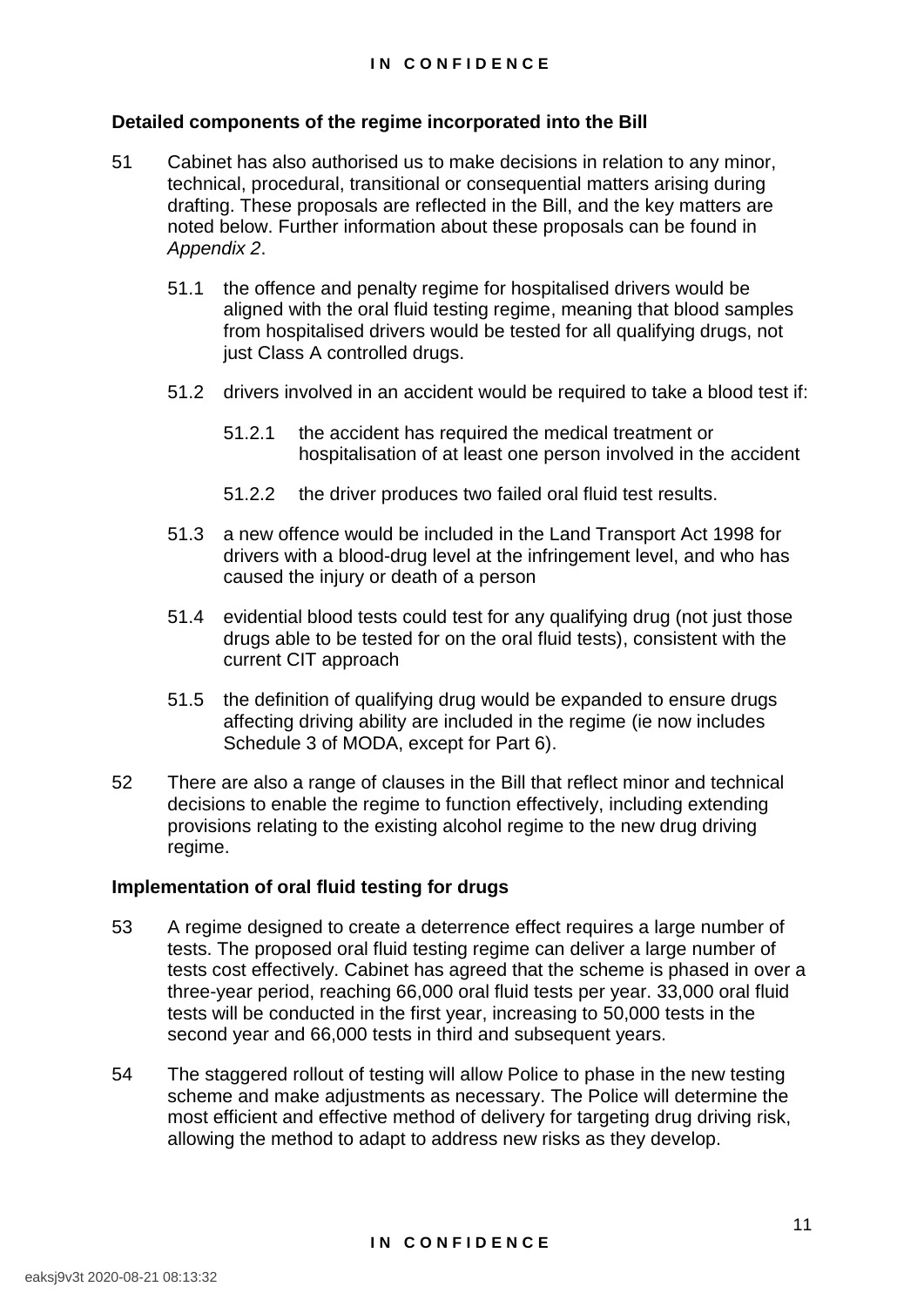# **Alignment with work place drug testing and the Cannabis referendum**

#### *Work place drug testing*

- 55 The policy underpinnings in the Cabinet paper are consistent with New Zealand's Health and Safety at Work Strategy, namely, that everyone plays their part to manage health and safety risks effectively and proportionately by focusing on what will make the biggest impact to reduce harm.
- 56 The proposed regime supports the expectations already placed on businesses to manage impairment risks from drug driving during work-related activities, where appropriate. Businesses are expected to have effective policies in place to identify and deal with risks that may arise from impairment, particularly in safety sensitive work activities.

# *Cannabis referendum*

- 57 In this year's General Election, the public will vote in a referendum on whether the recreational use of cannabis should become legal. Some stakeholders have raised concerns that the legalisation of cannabis could lead to adverse road safety outcomes, and that additional action is needed to detect and deter drug driving.
- 58 The proposed drug driving regime is based on detecting and deterring the use of prevalent impairing substances in drivers, regardless of whether or not the substances are legal.
- 59 If cannabis was to be legalised, the proposed drug driving regime would continue to test for cannabis through oral fluid testing at the roadside, just as it would for other legal impairing substances such as benzodiazepines.

#### **Need for legislation**

60 The Bill is required to give effect to the policy decisions outlined above because they require changes to primary legislation.

# **Compliance**

#### *Te Tiriti o Waitangi*

- 61 The Government has obligations under Te Tiriti o Waitangi to work in partnership with Māori, to ensure equal participation at all levels, to protect Māori interests, and to reflect the views and aspirations of Māori in decisionmaking that directly affects them.
- 62 In 2019, the Government released a discussion document for public consultation to facilitate possible approaches to improving our drug driving system. Two submissions from groups advocating for Māori health noted the specific challenges facing Māori who experience disproportionate harm through drug abuse and imprisonment rates. Both submitters strongly supported greater attention being given to increasing drivers' awareness of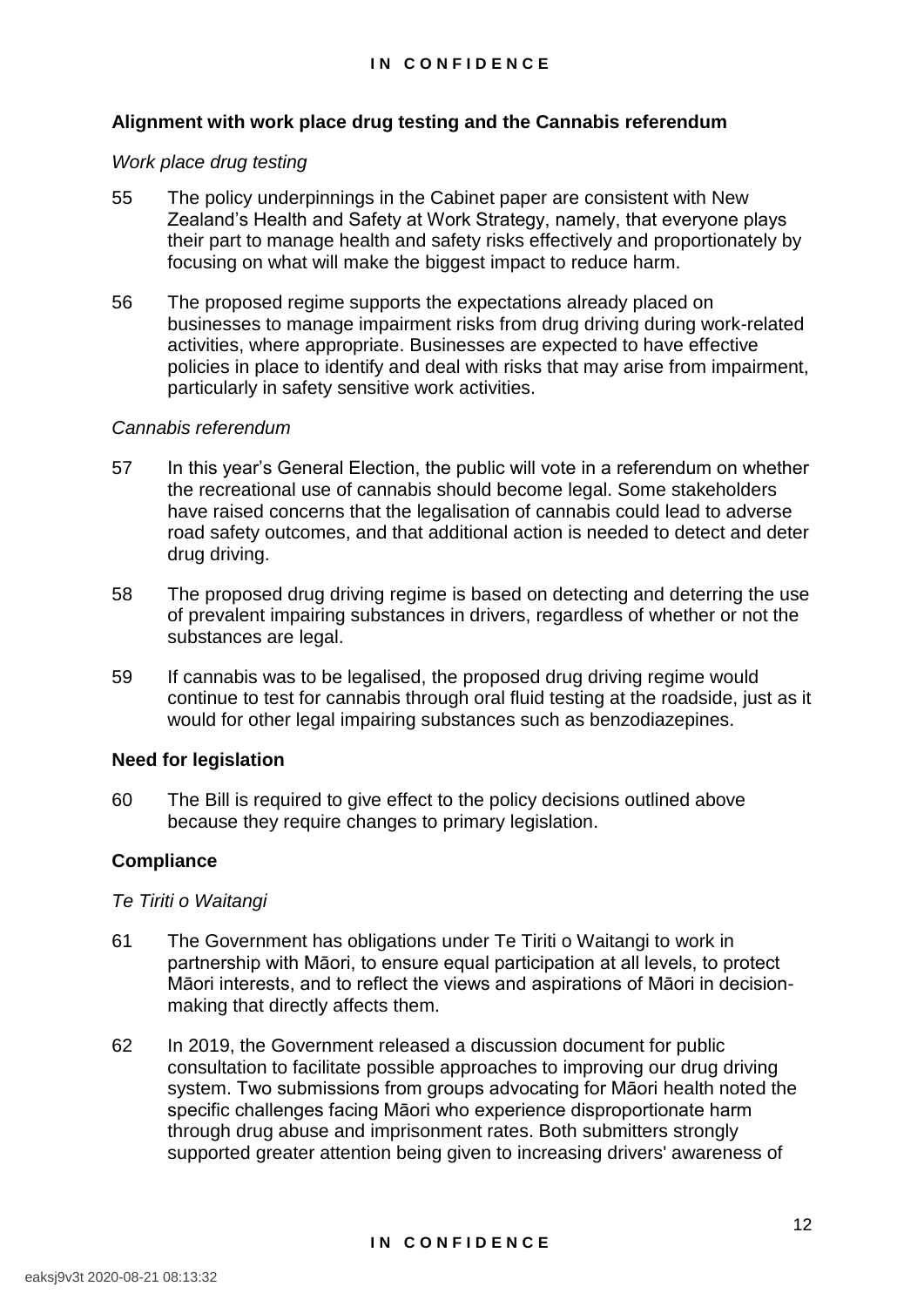the risks of drug-impaired driving, through public health promotion and media advocacy.

63 If enacted into law, a substantive public education and information campaign will accompany implementation. We consider it is important that this is developed in consultation with Māori and that it is particularly important for communications on the regime to speak to rangatahi Māori. We will direct officials to undertake targeted consultation with relevant groups in developing the communications approach.

# *Population implications*

- 64 We acknowledge that new measures to address drug impaired driving could have disproportionate impacts for Māori and potentially exacerbate existing justice pipeline issues. The Ministry of Health's Cannabis Use 2012/13 New Zealand Health Survey found that Māori were 2.2 times more likely to report using cannabis in the last 12 months than non-Māori. The survey found that Māori were 1.2 times more likely to have driven under the influence of cannabis in the last 12 months than non-Māori.
- 65 Māori also tend to experience disproportionately more of the risk factors and vulnerabilities leading to offending and entry into the system. In 2016, Māori received 42% of all drug convictions and 42% of low-level convictions, despite making up only 15% of the population.
- 66 These factors have informed the development of the infringement offence scheme for both single and combination drug driving offending, which mitigates the risk of Māori receiving criminal penalties for drug-impaired driving. However, we recognise that infringement offences will still have an impact, particularly if they result in unpaid fines being referred to Courts for collection.
- 67 Police also acknowledge that Police practices can have a disproportionate impact on Māori and other ethnic minorities. This is important as in the new regime a CIT will only be required at the discretion of enforcement officers. Given acknowledged issues with the equitable application of discretion, there is a risk that Māori could be disproportionately affected by the proposed approach.
- 68 To partially mitigate some of the potential harms to Māori, Police is currently undertaking a programme of work to manage the potential for unconscious bias in police practices.
- 69 The Government has also committed to *Hāpaitia te Oranga Tangata*: Safe and Effective Justice, a broader programme of work to reform the criminal justice system, including working in partnership with Māori to address the over-representation of Māori in the criminal justice system.
- 70 In addition, we note that New Zealand is a signatory to the United Nations Declaration on the Rights of Indigenous Peoples. Article 2 specifies that indigenous peoples and individuals have the right to be free from any kind of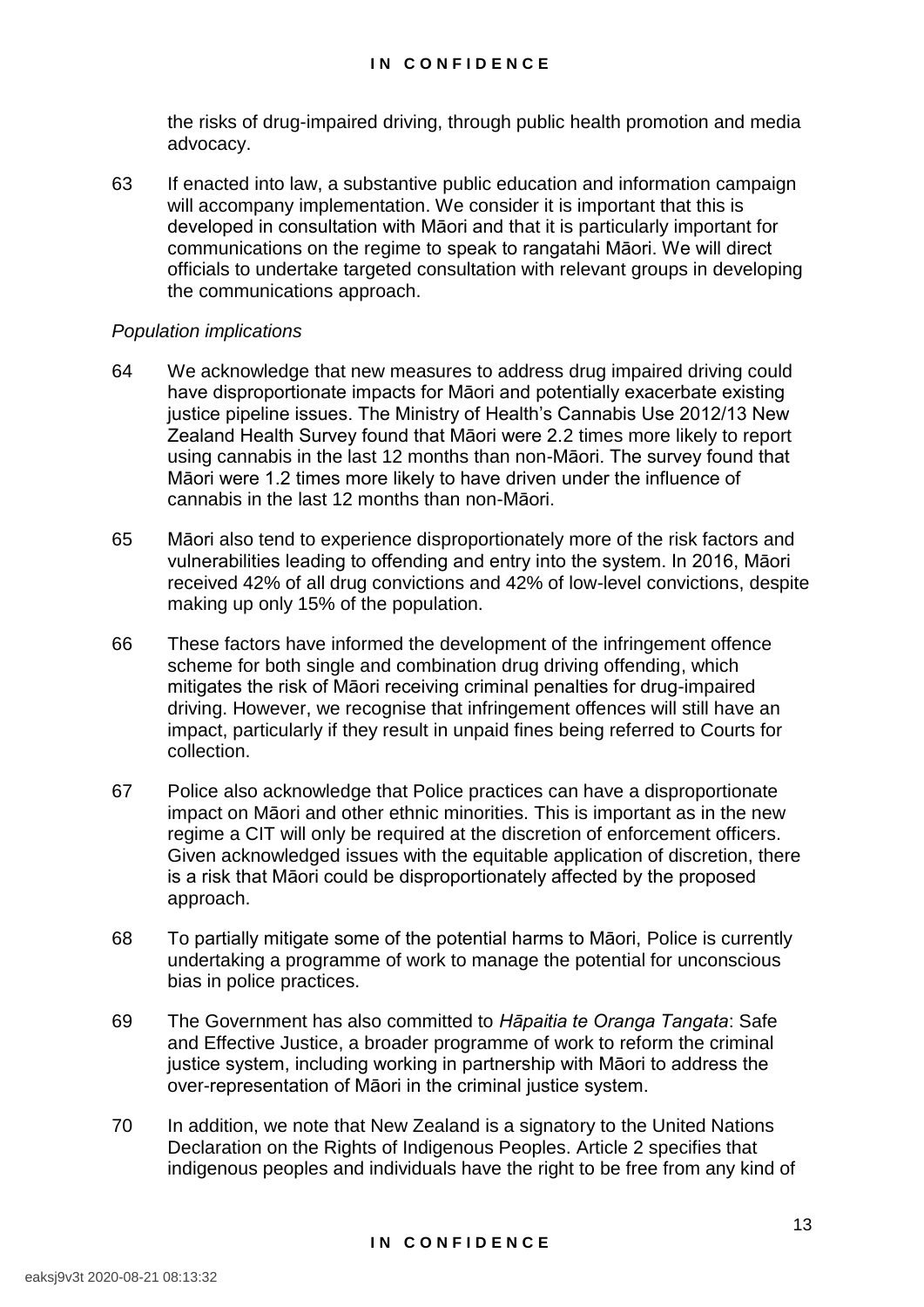discrimination, in the exercise of their rights, in particular that based on their indigenous origin or identity.

*The rights and freedoms contained in the New Zealand Bill of Rights Act 1990 or the Human Rights Act 1993* 

- 71 Introducing a random oral fluid testing regime is likely to impact several rights affirmed and protected by the New Zealand Bill of Rights Act 1990 (BORA) – including the rights to freedom from discrimination (section 19), to be secure against unreasonable search and seizure (section 21), not to be arbitrarily arrested or detained (section 22), to be presumed innocent until proved guilty (section 25(c)) and to the observance of the principles of natural justice (section 27(1)).
- 72 However, on balance we consider this is justified under section 5 of the BORA as the proposed limitations on the rights of drivers through the new regime is proportionate to the road safety risk that is being addressed.
- 73 In addition, the Bill proposes safeguards that reduce the BORA impacts of random oral fluid testing. These include:
	- 73.1 the proposed oral fluid testing process includes the procedural safeguard of two oral fluid tests, which establishes a reasonable basis for establishing liability at an infringement level and reduces the probability of false-positive test results
	- 73.2 the process will detain most people for a significantly shorter duration (estimated to be less than 10 minutes), than the current CIT process (which takes 52 minutes on average)
	- 73.3 a medical defence is available for drivers who have consumed drugs in accordance with a valid prescription and instructions from their health practitioner
	- 73.4 the initial sanction for failing two oral fluid tests is an infringement fee, not a criminal sanction
	- 73.5 drivers have the option of electing to provide an evidential blood sample if they wish to use a medical defence or dispute the results of oral fluid tests
	- 73.6 the proposal to issue an infringement penalty following two failed oral fluid tests reduces reliance on the more invasive blood test.

# *Disability Perspective*

74 There are no disability implications arising directly from this paper. However, we note that there are people whose disabilities affect their speech and/or behaviour in a way that may make them appear to be under the influence of a substance, but they are safe to drive. These people may be impacted by this legislation in the same way as they are by the current legislation. NZ Police will mitigate these concerns through training and guidance to frontline staff.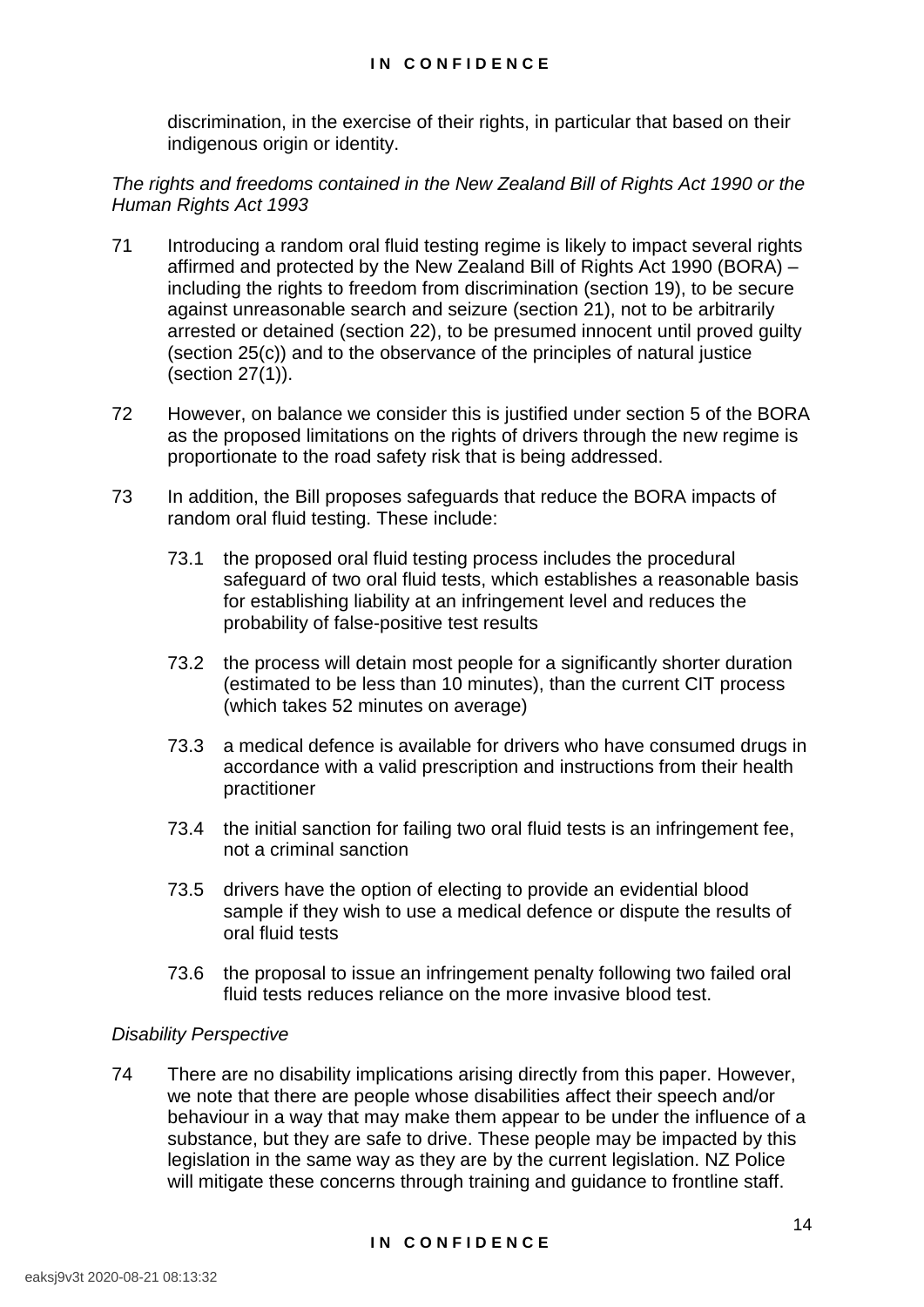# *Disclosure statement requirements*

75 The Bill complies with the disclosure statement requirements (disclosure statement has been prepared and is attached to the paper).

# *The principles and guidelines set out in the Privacy Act*

76 The principles and guidelines set out in the Privacy Act have been complied with.

# *The Legislation Guidelines (2018 edition)*

- 77 The Legislation Guidelines (2018 edition), which are maintained by the Legislation Design and Advisory Committee, have been complied with.
- 78 We note that the provision that enables criminal limits to be added and amended through an Order in Council amounts to a Henry VIII power. As mentioned previously, we have proposed safeguards around this power as recommended in the Legislation Guidelines.

# **Impact Analysis**

- 79 The Regulatory Impact Analysis (RIA) requirements apply to the proposals in this paper and a RIA has been prepared and is attached.
- 80 The RIA panel at the Ministry of Transport has reviewed the appendices that have been included in the RIA to support the recommendations in this Cabinet paper and considers that the additional impact analysis meets the quality assurance criteria but its inclusion does not alter its earlier assessment of the RIA content considered under DEV-19-MIN-0360 as partially meeting the quality assurance criteria.
- 81 The RIA panel recognises the limitations of the available evidence base, and for that reason, strongly recommends that before implementation, baseline evidence of drug driving should be established, including through undertaking a random roadside testing survey against which the efficacy of this policy can be monitored in future reviews.

# **Publicity**

- 82 We intend to issue a media statement on the proposed oral fluid testing regime if Cabinet agrees to the recommendations in this paper.
- 83 A communications plan will be developed by the Ministry, in consultation with the Transport Agency and Police, to ensure the public is aware of the changes and the reasons for them.

#### **Consultation**

84 The following departments were consulted during the development of this paper: Waka Kotahi NZ Transport Agency, the Ministries of Justice, Health and Social Development, the Department of Corrections, ACC, the Treasury,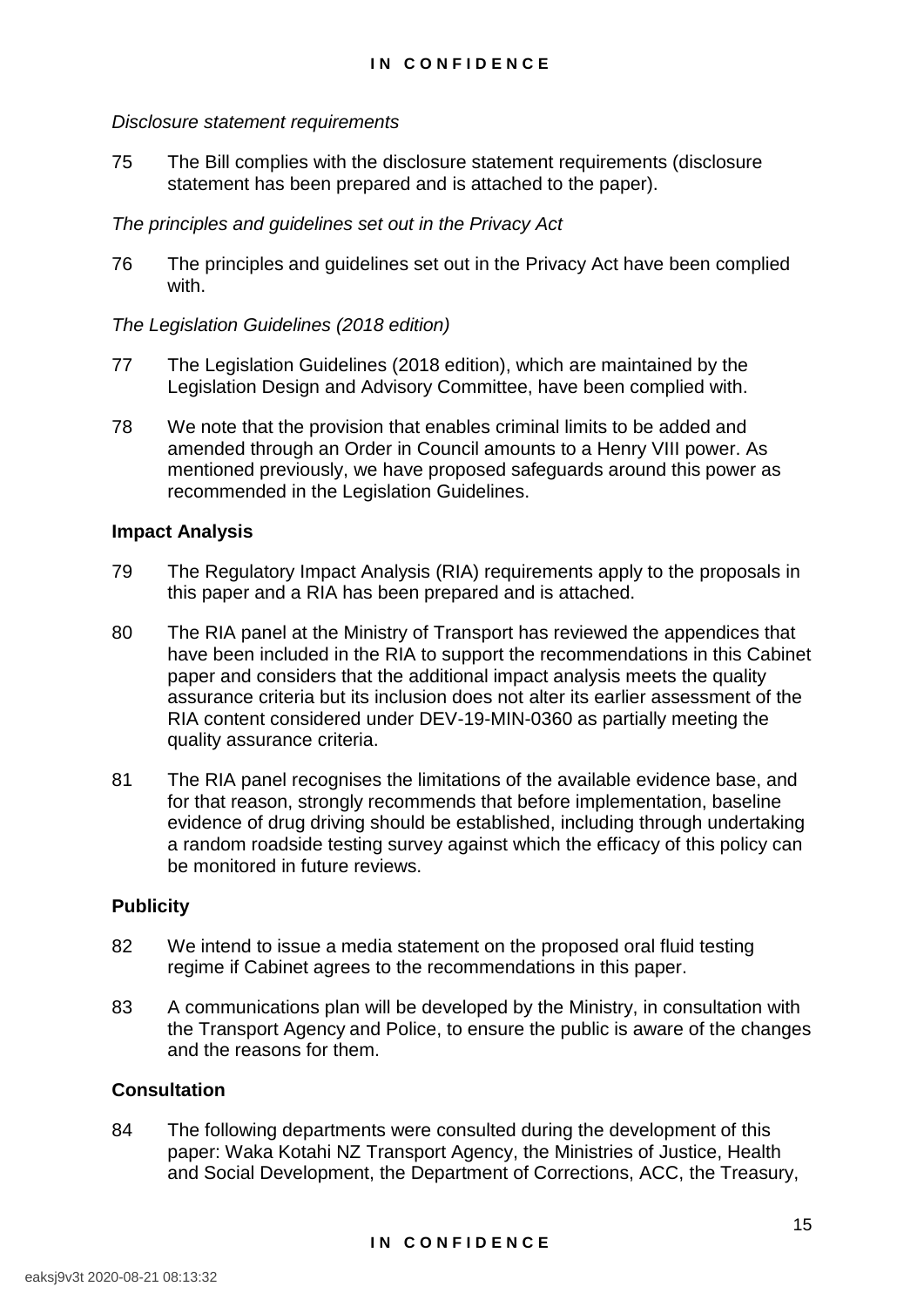Te Puni Kōkiri and WorkSafe New Zealand. The Department of the Prime Minister and Cabinet was also informed.

# **Binding on the Crown**

- 85 The Bill amends the Land Transport Act 1998, which binds the Crown.
- 86 The Bill will not create any new agencies and will not amend the existing coverage of the Ombudsman Act 1975, the Official Information Act 1982, or the Local Government Official Information and Meetings Act 1987.

# **Allocation of decision making powers**

87 The Bill does not involve the allocation of decision making powers between the executive, the courts and tribunals.

# **Associated Regulations**

88 The Bill amends the Land Transport (Offences and Penalties) Regulations 1999, to include the infringement penalties, and associated demerit points, for the new infringement offences created by this regime.

# **Other Instruments**

- 89 The Bill also includes a power that allows for criminal limits to be added and amended through Order in Council after the Bill is enacted.
- 90 This power is limited and subject to safeguards, including:
	- 90.1 requiring the relevant portfolio Minister(s) to seek independent technical advice from experts and to require their advice to be for the purpose of aligning the thresholds with blood-alcohol limits as far as practicable
	- 90.2 requiring any Order in Council to be approved by a confirmation process before being brought into force.
- 91 This power is required to give effect to the policy proposal as outlined in paragraphs 37 – 39.

# **Definition of Minister/department**

92 The Bill does not contain definitions of a Minister, department, an agency, or a chief executive of a department.

#### **Commencement of legislation**

90 The Bill is expected to come into force one year after it receives Royal Assent. This time period is necessary to enable Police to confirm funding, procure oral fluid testing devices, and train frontline staff in the new regime. There is a risk that if there are delays in procuring oral fluid tests then Police may not be able to operationalise the Bill at the expected commencement date.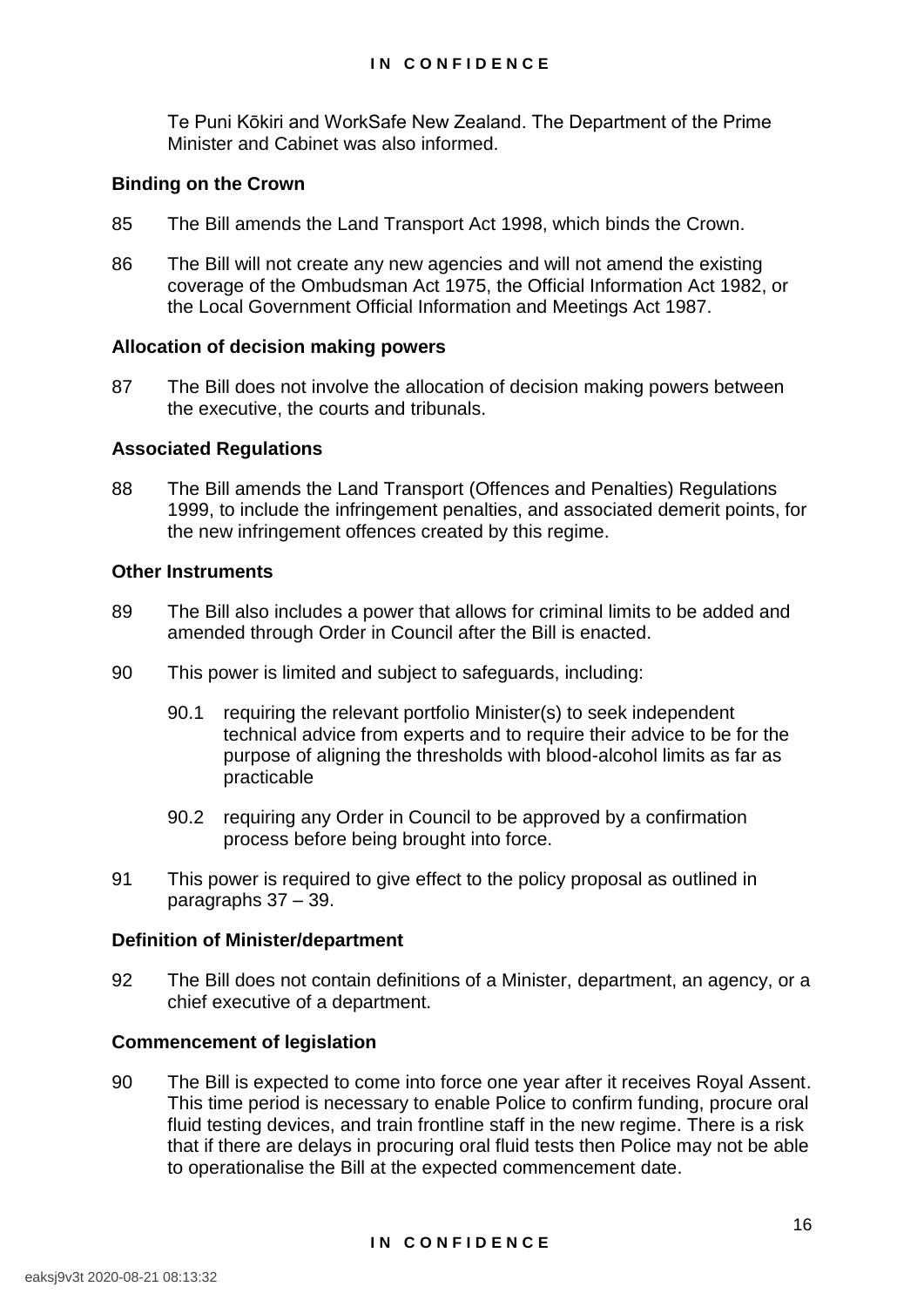# **Parliamentary stages**

- 91 We intend to introduce the Bill in July 2020 with the intention that it is passed, if possible, before August 2021.
- 92 To achieve this timeline, we will seek the House of Representatives' approval for the Bill to be considered by the Transport and Infrastructure Select Committee, and be reported back in the usual six month period.

#### **Proactive Release**

93 This paper (and the accompanying RIA) will be proactively released on the Ministry of Transport's website following the Bill's introduction into the House of Representatives, with any redactions in line with the Official Information Act 1982.

# **Recommendations**

We recommend that the Cabinet Legislation Committee:

- 1 **Note** that in December 2019 Cabinet agreed to give effect to a compulsory random roadside oral fluid testing scheme in New Zealand under which a Police officer can stop any driver of a motor vehicle and administer an oral fluid test without cause to suspect a driver has consumed drugs, consistent with the approach to drink driving enforcement [DEV-19-MIN-0360 and CAB-19-MIN-0675 refer]
- 2 **Note** that as indicated in the previous Cabinet decisions referred to in recommendation 1, we have considered higher penalties for drivers that test positive for a combination of impairing substances
- 3 **Note** that to support the effective operation of the roadside oral fluid testing regime we propose to amend the Land Transport Act 1998 to:
	- 3.1 create combination offences for the consumption of multiple substances
	- 3.2 establish the offences for qualifying drugs where no criminal limit has been set
	- 3.3 include a power (with appropriate safeguards) that allows for criminal limits to be added and amended through Order in Council
- 4 **Agree** to invite Select Committee to consider whether the power referred to in 3.3 should remain to provide flexibility to alter criminal limits, or be removed to align the final Bill with the principle that criminal conduct should be defined in primary legislation
- 5 **Note** that Cabinet previously agreed that a police officer can only switch to the compulsory impairment test process after the oral fluid testing process has commenced if: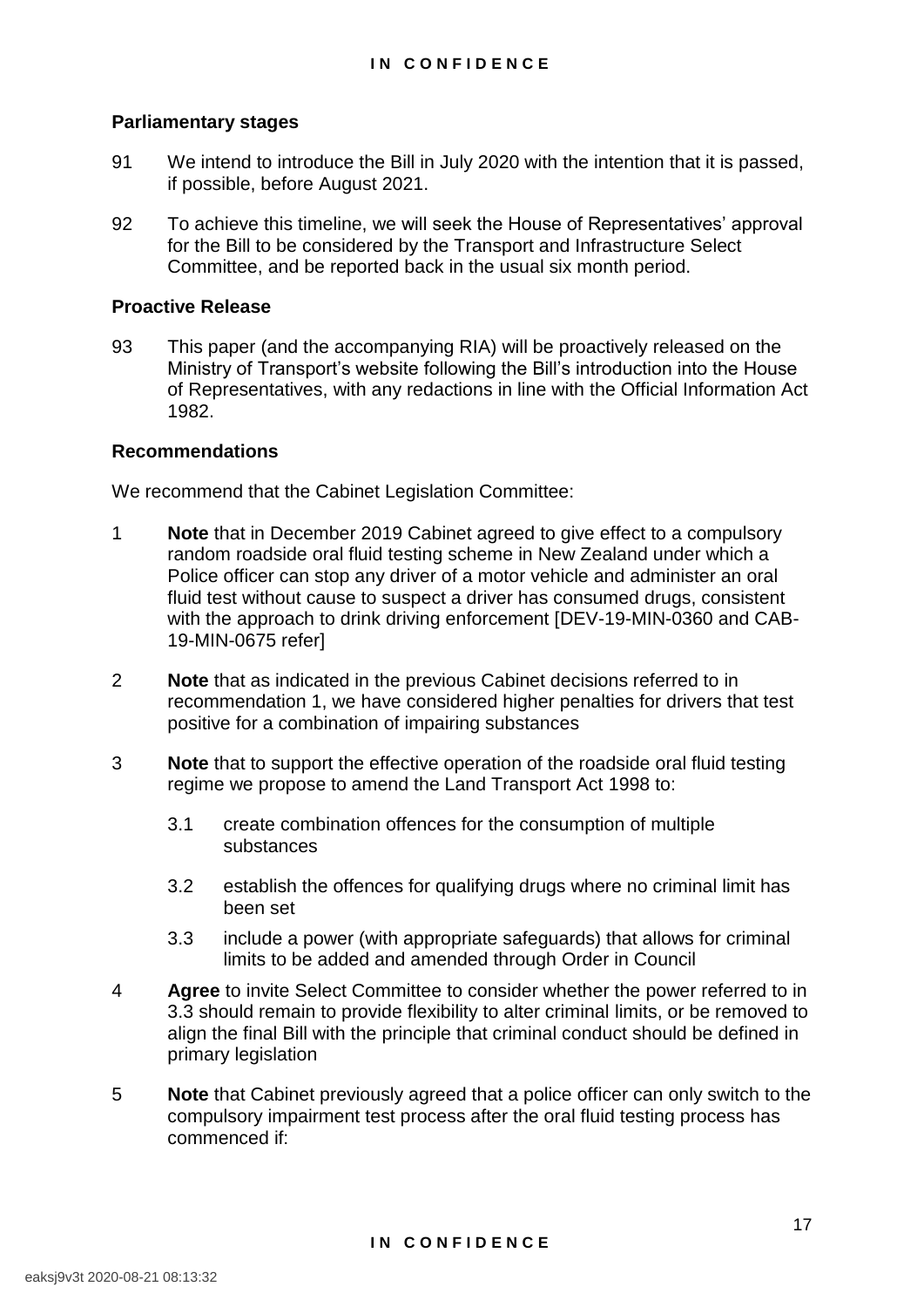- 5.1 a driver has passed the first oral fluid test, but the police officer has good cause to suspect a driver has consumed drugs that the device may not be able to test for; or
- 5.2 a driver has failed the first oral fluid test and passed the second oral fluid test, but the police officer has good cause to suspect a driver has consumed drugs
- 6 **Note** that we propose to expand on Cabinet's previous decision outlined in recommendation 5 by adding an ability for police officers to have the discretion to require a compulsory impairment test where multiple substances are identified through roadside oral fluid testing after the first failed oral fluid test
- 7 **Note** that Cabinet previously agreed that to support establishing any criminal offences arising from a driver consuming multiple substances, Police officers would be authorised to require a blood sample from the drivers, and that the existing offence for refusing to permit a blood specimen to be taken will be extended to these drivers
- 8 **Note** that we do not propose to include a provision in the Land Transport (Drug Driving) Amendment Bill (Drug Driving Bill) that enables Police officers to require a driver to undergo a blood test if multiple substances are identified, which will be replaced by recommendation 6
- 9 **Note** that Cabinet previously agreed that the blood test fee for drivers who elect to take a blood test be deferred until the result of the test is known
- 10 **Note** that we do not propose to include a provision in the Drug Driving Bill to require drivers to pay for the cost of a blood test, where one is required or elected, if they are liable for an infringement level offence only
- 11 **Note** that we intend to invite Select Committee to consider whether a driver who has committed only an infringement level offence should be liable for the blood test cost, and what an appropriate cost recovery mechanism could be
- 12 **Note**

Under active consideration

- 13 **Note** that we propose to direct officials from the Ministries of Transport, Justice, Health and Police to investigate the implications of the proposal, and if appropriate, to identify the appropriate mechanism to facilitate recommendation 12 and the implications associated with the change
- 14 **Note** that any required legislative amendments to implement recommendation 12 will be incorporated via Supplementary Order Paper at the Committee of the Whole House stage

#### *Introduction of the Drug Driving Bill*

15 **Agree** to incorporate recommendations 3, 6 and 8 into the Drug Driving Bill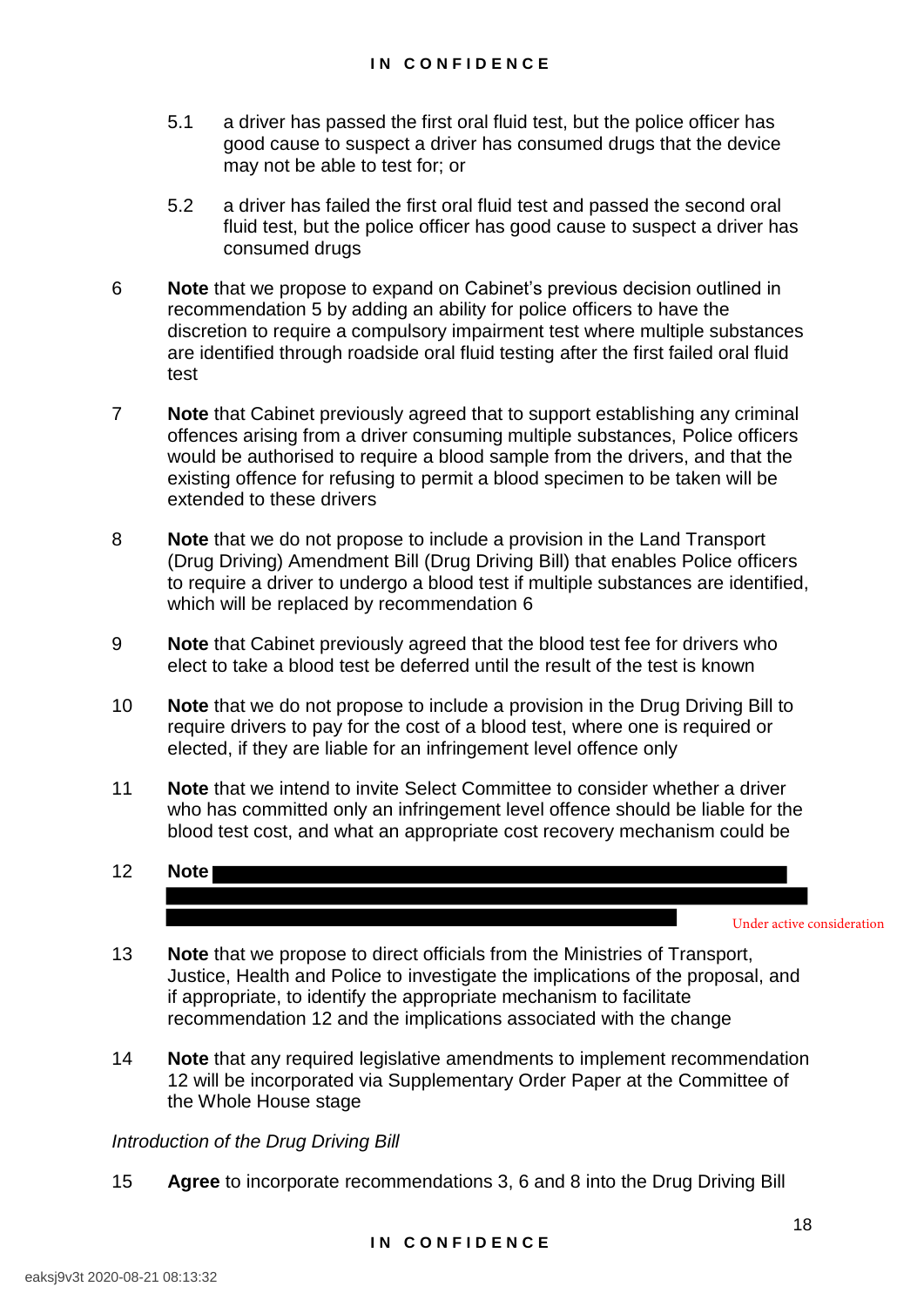- 16 **Note** that the Drug Driving Bill does not hold a priority on the legislation programme
- 17 **Agree** that the Drug Driving Bill be given a priority of category 4 (to be referred to select committee in the year) on the 2020 Legislation Programme
- 18 **Approve** the Drug Driving Bill for introduction, subject to the final approval of the government caucus and sufficient support in the House of **Representatives**
- 19 **Agree** that the Parliamentary Counsel Office can continue to make technical or minor amendments to the Bill before introduction
- 20 **Agree** that the Drug Driving Bill be introduced in July 2020
- 21 **Agree** that the Government propose that the Drug Driving Bill be:
	- 21.1 referred to the Transport and Infrastructure Select Committee for consideration
	- 21.2 enacted before August 2021.

Authorised for lodgement

Hon Julie Anne Genter<br>
Associate Minister of Transport<br>
Associate Minister of Transport<br>
Hon Stuart Nash Associate Minister of Transport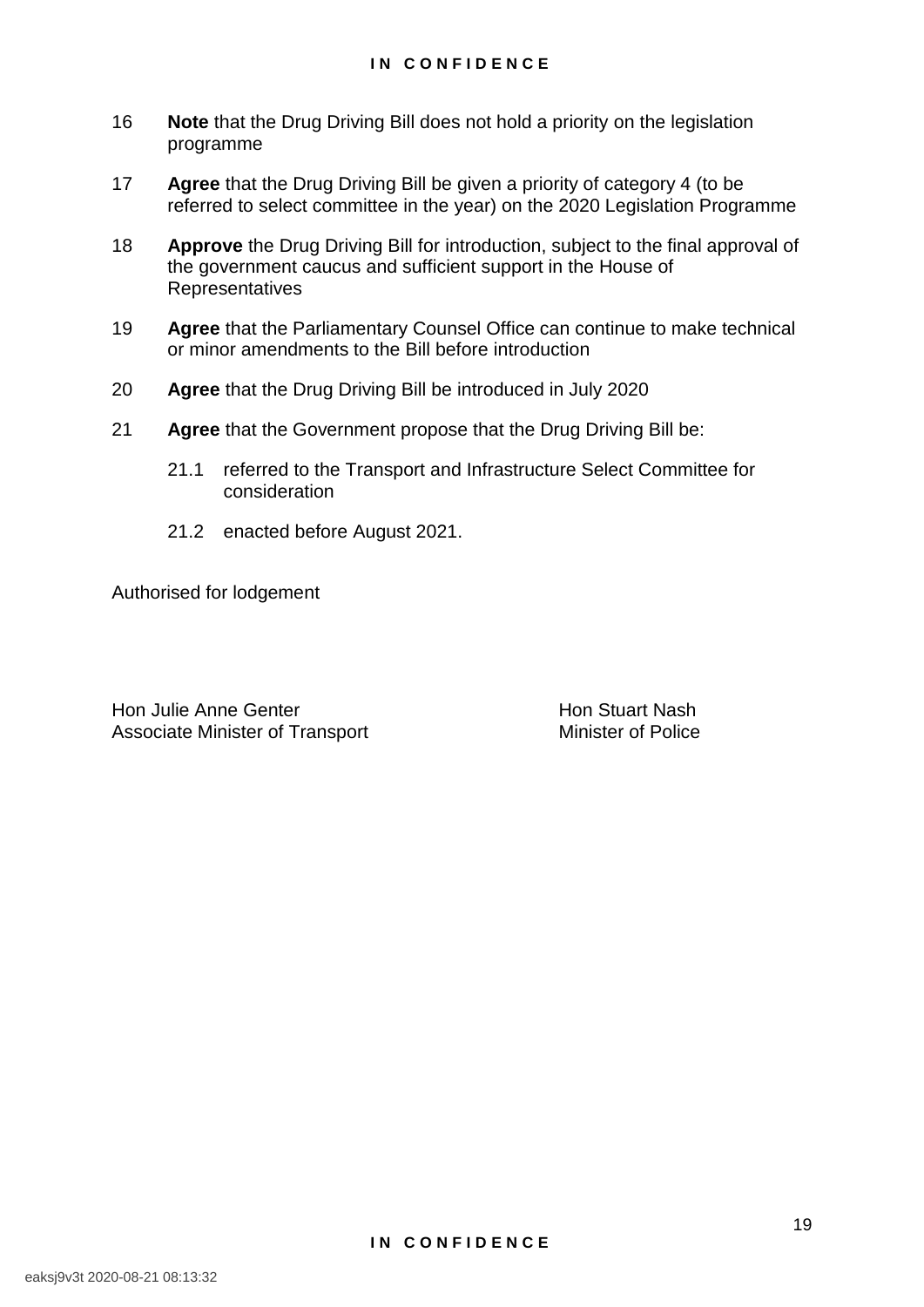#### **IN CONFIDENCE**

# Appendix 1: Diagram of proposed drug driving testing process



# and one or more drugs without limits set (at any level)

level) and one or more drugs without limits set (at any level)

If found with: on our own ...<br>• One drug with limits set, below criminal level<br>• One drug without limits set, at any level

If found with: (MEDICAL DEFENCE)

..................<br>• One drug with limits set, at criminal level

Presence of alcohol (below criminal level) and one or more drug with limits set (below criminal level)

ir round with:<br>• One drug with limits set, below criminal level

ound width:<br>No drugs at infringement level or above<br>Drugs taken in line with prescription (MEDICAL DEFENCE)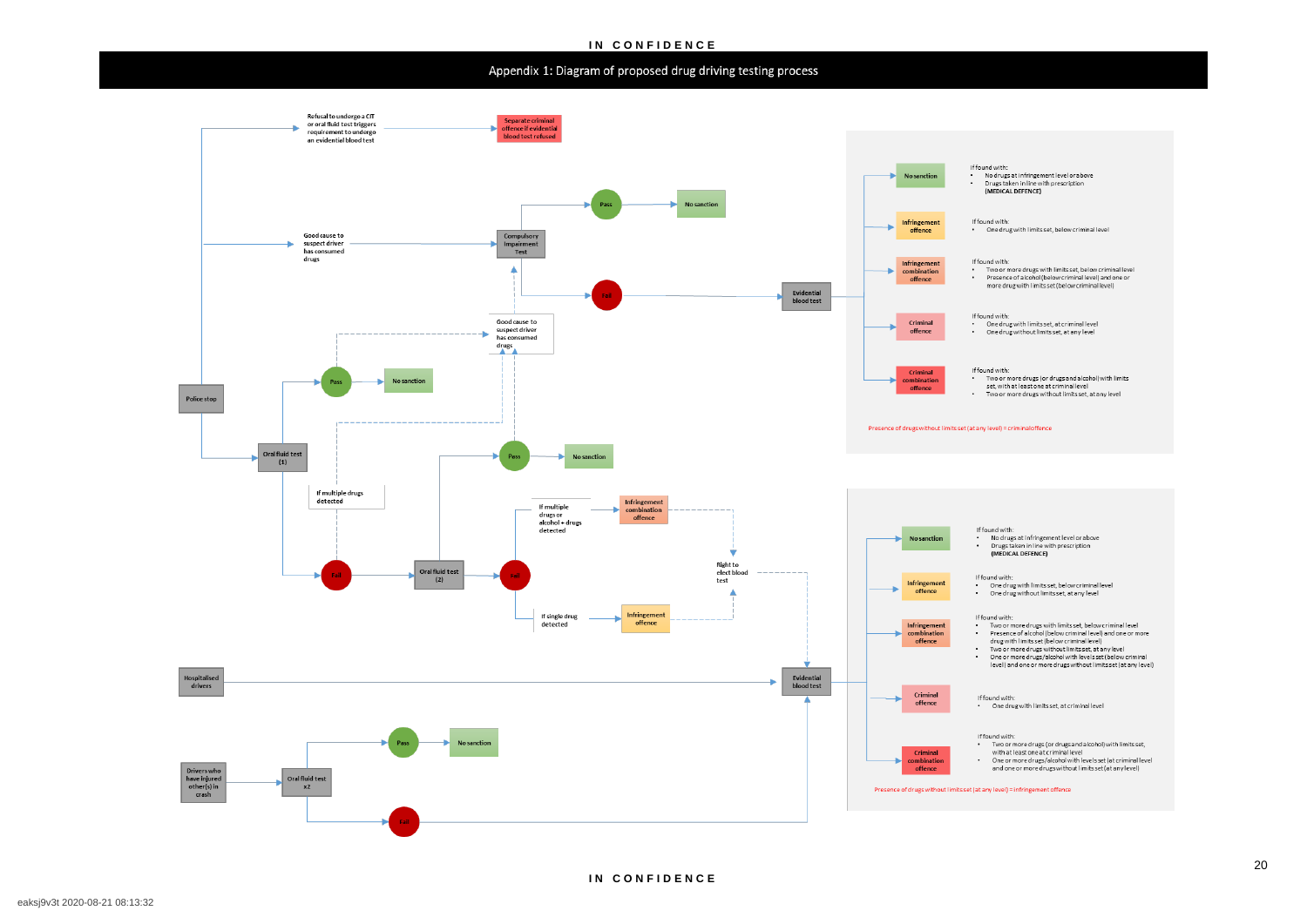#### **Appendix 2: Further information on other components of the Bill**

1 Appendix 2 outlines key proposals reflected in the Bill that have resulted from decisions we have made in relation to any minor, technical, procedural, transitional or consequential matters arising during drafting.

# *Approach to hospitalised drivers*

- 2 Currently, a blood specimen can be taken from an injured driver in a hospital or medical centre under section 73 of the LTA 1998. The driver could be subject to a criminal penalty for drug driving if this specimen shows any presence of any Class A drug. This means that an injured driver whose blood shows the presence of a Class B (eg MDMA) or Class C (eg cannabis) drug is not liable for any drug driving offence. This is inconsistent with the new drug driving regime, which is based on an assessment against criminal limits.
- 3 The Bill therefore brings blood specimens taken from injured drivers into the new regime. This means that:
	- 3.1 blood specimens can continue to be taken from an injured driver in a hospital or medical centre
	- 3.2 blood specimens can be tested for all qualifying drugs (rather than just Class A drugs) and assessed against any blood-drug limits set in legislation, and for combination offences
	- 3.3 penalties would be aligned with the penalties for drivers have elected a blood test after two failed oral fluid tests.

#### *Implications for drivers involved in an accident causing injury or death*

- 4 If a driver has consumed a qualifying drug, and is involved in a vehicle crash which causes the injury or death of a person, appropriate accountability measures should be in place.
- 5 The Bill therefore proposes that drivers who are involved in a crash will be required to take a blood test if:
	- 5.1 the crash has required the medical treatment or hospitalisation of at least one person involved in the crash and
	- 5.2 the driver produces two positive oral fluid test results.
- 6 The results of this blood test will be admissible as evidence in a Court proceeding.
- 7 The Bill also proposes that if a driver has a blood drug level at the infringement level, and has caused the injury or death of a person, that a new offence be included in the LTA 1998.
- 8 This is incorporated into the existing offence of carelessly driving a motor vehicle causing injury or death (section 62), and carries a penalty that is